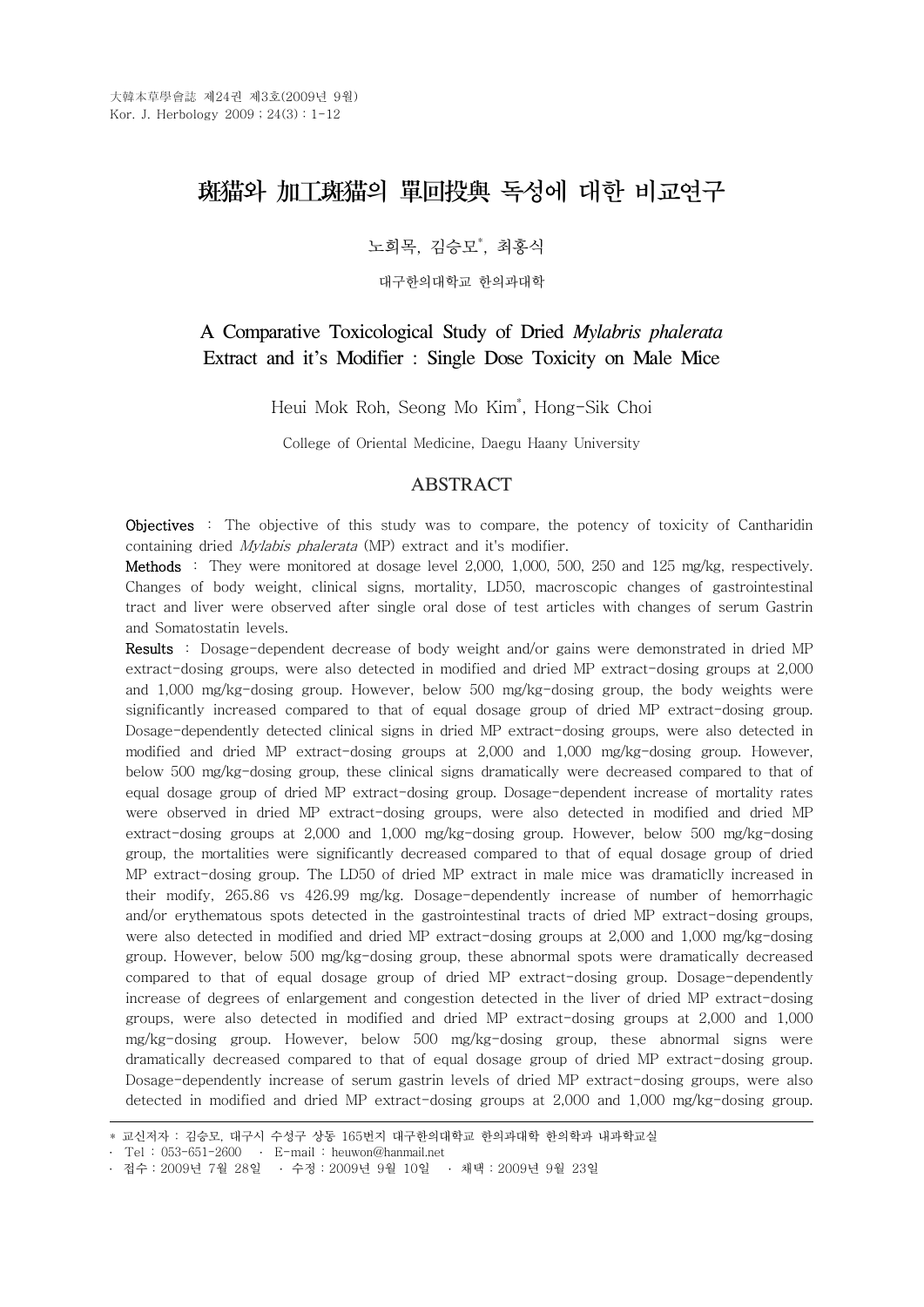However, below 500 mg/kg-dosing group, these abnormal increase were dramatically decreased compared to that of equal dosage group of dried MP extract-dosing group. Dosage-dependently increase of serum somatostatin levels of dried MP extract-dosing groups, were also detected in modified and dried MP extract-dosing groups at 2,000 and 1,000 mg/kg-dosing group. However, below 500 mg/kg-dosing group, these abnormal increase were dramatically decreased compared to that of equal dosage group of dried MP extract-dosing group.

Conclusions : The toxicity of dried MP extract was reduced by their modify.

Key words : Mylabis phalerata, toxicity, mice

## 서 론

斑猫는 芫靑科(가뢰과 ; Meloidae)에 속한 곤충인 南方 大斑猫(Mylabris phalerata Pallas, 大斑猫) 또는 黃黑小 斑猫(Mylabris cichorii Linnaeus, 黃黑芫靑)를 여름이나 가을에 채취하여 白湯으로 데쳐 죽인 다음 꺼내어 말린 것으로, 性味는 辛寒有毒1,2)하다.

 $\mathbb{R}$ 猫의 효능에 대하여 ≪神農本草經≫ $^{3}$ 에서는 寒熱鬼 疰, 蟲毒, 鼠瘻, 惡創疽를 치료하고 蝕邪肌, 破石癃한다고 하였으며, 《本草從新》 $^{4}$ , 《本草求眞》 $^{5}$ , 《本草備要》 $^{6}$ 에서는 外用하여 疥癬, 惡瘡에 붙이고, 內服하면 石淋을 破하고, 瘰癧, 疔腫을 拔한다고 하였다.

斑猫의 주성분은 cantharidin 1~1.2%, fat 12%, 樹脂, formic acid 등인데, 가장 문제시되는 물질은 cantharidin 으로 알려져 있다. 이 cantharidin은 최근 항암제 및 진통 제로 개발되고 있으나 $^{7}$ , 빈번히 독성 문제를 일으키고 있다8,9) . Cantharidin에 의한 가장 흔한 임상증상은 식 욕부진과 운동실조이고<sup>10</sup>, 嚥下困難, 惡心, 血便, 소화 관의 출혈, 紅斑과 潰瘍, 消化管 粘膜 脫落 등의 消化 管 毒性8,11,12), 肝腫大와 充血 등의 肝毒性13-15)을 일으키 고, 이 외에도 血尿 및 排尿障碍 등의 腎臟毒性8)도 일으 키며, 드물게 流產 $^{16}$ , 神經疾患 $^{17}$ 을 유발할 수도 있다.

한편 한의서에 따르면 斑猫는 生으로 쓰면 吐瀉  $4,18,19$ 하는 등 독성이 매우 강하므로, 頭, 足, 翅를 제거하고 糯 米와 炒하여 糯米가 微黃하게 될 때까지 炒한 후 糯米를

| Table 1. Experimental Grouping Used in this Study |  |  |  |  |
|---------------------------------------------------|--|--|--|--|
|---------------------------------------------------|--|--|--|--|

제거하고 硏末하여 사용한다 $^{2}$ 고 하였다.

이에 著者는 斑猫의 독성과 糯米炒한 加工斑猫의 독성 을 비교 연구하기 위하여 2,000, 1,000, 500, 250 및 125 mg/kg의 斑猫와 加工斑猫를 단회투여한 후, 체중, 임상 증상, 사망률, 반수치사량, 간 및 소화관의 부검소견과 함 께 혈중 gastrin 및 somatostatin의 변화를 관찰하여 유 의성 있는 결과를 얻었기에 보고하는 바이다.

## 실 험

본 실험은 식품의약품안전청고시 제1999-61호(1999년 12월 22일) "의약품등의 독성시험기준"과 식품의약품안전 청 고시 제1998-17호(KGLP, 1998년 4월 16일) "의약품안 전성시험관리기준"에 준하여 실시하였다.

## 1. 실험동물

110마리의 성숙한 28-32 g의 수컷 ICR 마우스(Charles River, Japan)를 사료(삼양사, 서울)와 물을 충분히 공급 하면서 실험실 환경에 1주일간 적응시킨 후, 총 11군으로 구분하여 각 군당 10마리씩 실험에 사용하였다. 실험동물 은 5마리씩 플라스틱 상자에 수용하였으며, 온도 22-2 5℃, 습도 20-60%, 조명주기 12 hr으로 조절된 동물 사 육실에서 사육하였으며, 실험전 기간 동안 고형사료(삼양

| Group $ID^*$ | No. of animals | Dosage                                  | Route     | Herbal-Drug                           |
|--------------|----------------|-----------------------------------------|-----------|---------------------------------------|
| GO           | 10             | $20 \text{ ml/kg}$                      | Oral/once | None                                  |
| $G1-A$       | 10             | $2,000 \, \text{mg}/20 \, \text{ml/kg}$ | Oral/once | Dried <i>Mylabris phalerata</i>       |
| $G2-A$       | 10             | $1,000 \, \text{mg}/20 \, \text{ml/kg}$ | Oral/once | Dried Mylabris phalerata              |
| $G3-A$       | 10             | $500 \text{ mg}/20 \text{ml/kg}$        | Oral/once | Dried Mylabris phalerata              |
| $G4-A$       | 10             | $250 \text{ mg}/20 \text{ml/kg}$        | Oral/once | Dried Mylabris phalerata              |
| $G5-A$       |                | $125 \text{ mg}/20 \text{ml/kg}$        | Oral/once | Dried Mylabris phalerata              |
| $G1 - B$     | 10             | $2,000 \, \text{mg}/20 \, \text{ml/kg}$ | Oral/once | Modified and Dried Mylabris phalerata |
| $G2-B$       | 10             | $1,000 \, \text{mg}/20 \, \text{ml/kg}$ | Oral/once | Modified and Dried Mylabris phalerata |
| $G3-B$       | 10             | $500 \text{ mg}/20 \text{ml/kg}$        | Oral/once | Modified and Dried Mylabris phalerata |
| $G4-B$       | 10             | $250 \, \text{mg}/20 \, \text{ml/kg}$   | Oral/once | Modified and Dried Mylabris phalerata |
| G5-B         | 10             | $125 \text{ mg}/20 \text{ml/kg}$        | Oral/once | Modified and Dried Mylabris phalerata |

\* Group ID : G0, non-treated control group; G1-A~G5-A, Dried Mylabris phalerata extracts 2,000, 1,000, 500, 250 and 125 mg/kg/20ml, respectively dosing.

groups : G1-B~G5-B, Modified and dried *Mylabris phalerata* extracts 2,000, 1,000, 500, 250 and 125 mg/kg/20 ml, respectively dosing groups.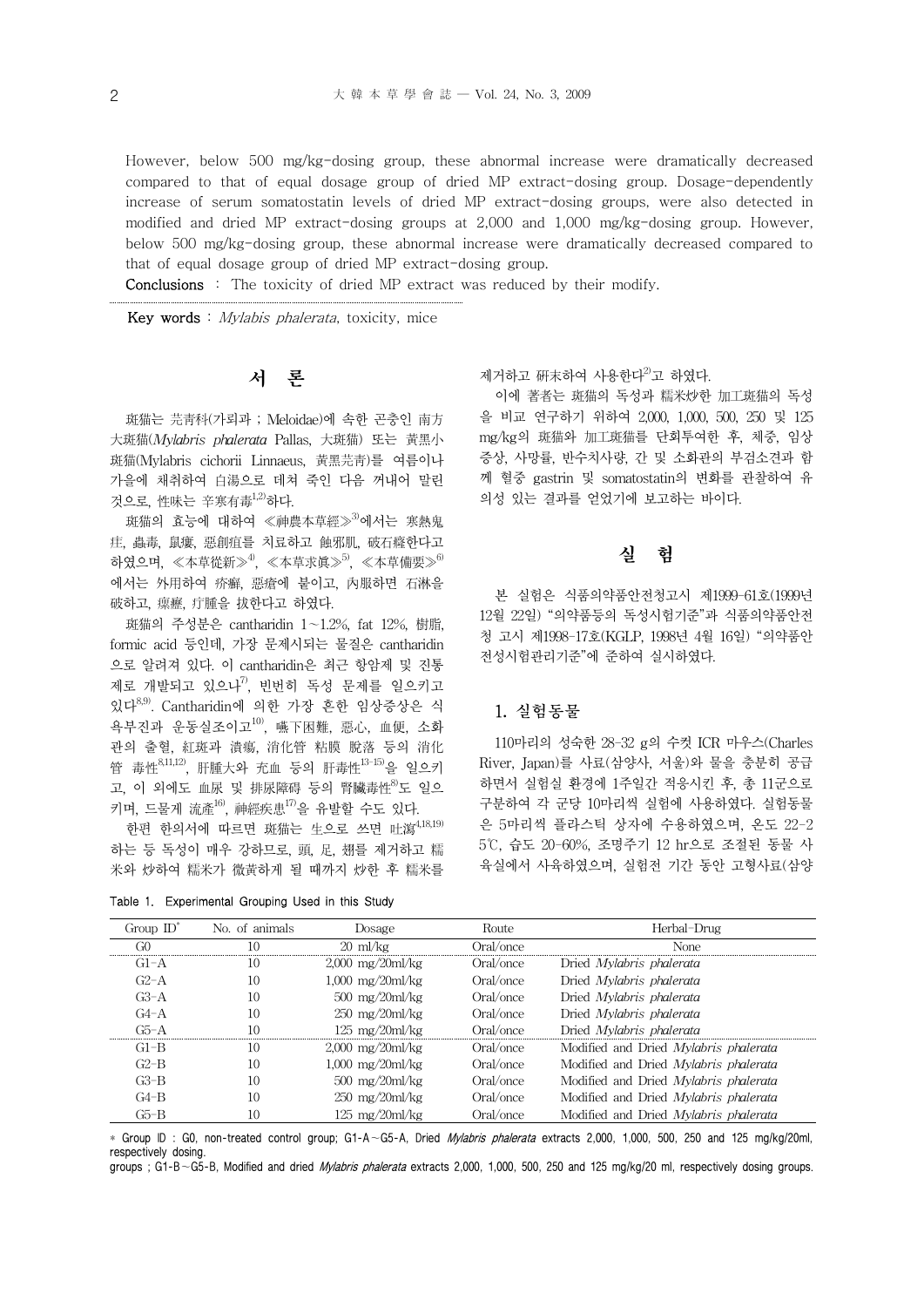사, 서울) 및 수도수를 자유롭게 공급하였다. 실험동물의 개체 식별은 picric acid를 이용하여 실시하였다.

## 2. 실험군의 구분

실험동물은 무처치 정상군(G0군), 斑猫 2,000(G1-A) 1,000(G2-A), 500(G3-A), 250(G4-A) 및 125(G5-A) mg/kg 투여군, 加工斑猫 추출물 2,000(G1-B), 1,000(G2-B), 500(G3-B), 250(G4-B) 및 125(G5-B) mg/kg 투여군 등의 11군으로 구분하였으며, Table 1에 기록하였다. G0군에서는 斑猫 또는 加工斑猫 추출물 투여 시 saline을 동일한 방법으로 투여하였다.

#### 3. 斑猫 및 加工斑猫의 투여

斑猫(南方大斑猫 ; Mylabris phalerata Pallas)는 약사 발을 이용하여 곱게 grind한 후에 각각 2,000, 1,000, 500, 250 및 125 mg/kg의 농도로 20 ml의 생리식염수에 현탁 하여 당일의 체중을 기준으로 하여 18시간 이상 절식시 킨 후 단회투여하였으며, 加工斑猫 추출물 역시 동일한 방법으로 투여하였다.

#### 4. 斑猫의 가공처리

加工斑猫 추출물은 반묘의 머리(頭部), 다리(足), 날개 (翅)를 제거하고 찹쌀(糯米)과 炒하여 찹쌀이 微黃하게 될 때까지 炒한 후 찹쌀을 제거하고 硏末하여 본 실험에 사용하였으며, 硏末한 분말은 적정 용량으로 20 ml의 생 리식염수에 현탁하여 사용하였다.

### 5. 체중 및 임상증상의 관찰

모든 실험동물은 斑猫 또는 加工斑猫 추출물을 투여한 날을 Day 0로 하였으며, 부검일을 Day 14로 하여 Day 1 에서부터 Day 14까지 매일의 임상증상 및 체중의 변화를 관찰 기록하여 각 군간의 유의성을 검사하였다. 또한 체 중의 변화는 Day 0~Day 7, Day 7~Day 13 및 Day 0~ Day 13까지의 증체량(body weight gains)을 계산하여 斑 猫 또는 加工斑猫 추출물이 체중에 미치는 영향을 평가 하였다. 임상증상의 변화는 매일 2회 이상 관찰하여 기록 하였다.

## 6. 사망 예 및 반수치사량(LD50)의 계산

모든 실험군(총 11개군)에서의 사망 예를 매일 기록 관찰하였으며, 반수치사량은 Probit 방법으로 계산하였다. 반수치사량은 SPSS for Windows (Release 6.1.2, SPSS Inc, USA)를 이용하여 계산하였다.

## 7. 간과 소화관의 부검소견

임상증상 및 사망 예의 관찰이 끝난 후(Day 14), 모든 실험동물을 RompunⓇ (Xylazine hydrochloride, 유한양행) 0.2 mg/kg을 근육주사하여 진정시키고, Ketalar<sup>®</sup> (Ketamine hydrochloride, 유한양행) 1 mg/kg을 근육주사하여 마취 시킨 후, 복강을 절개한 다음 복대정맥을 노출시켜 방혈 한 후, cantharidin의 독성이 가장 의심되는 소화관과 간 의 부검소견을 관찰하였으며, 소화관의 경우, 소화관에 형성된 궤양 병소와 출혈 또는 홍반의 수적 변화를 기록 하였으며, 간의 경우에는 간 腫大와 충혈 정도를 기록하 였다. 관찰기간 중에 사망한 동물은 사망 직후의 剖檢所 見에서 동일한 방법의 간과 소화관의 이상소견을 기록하 였다.

## 8. 혈중 gastrin 및 somatostatin 함량의 변화 1) 채혈 및 혈청분리

모든 실험동물을 투여 14일 후(Day 14), 하루 동안 절 식시킨 다음 RompunⓇ (Xylazine hydrochloride, 유한양 행) 0.2 mg/kg을 근육주사하여 진정시키고, Ketalar<sup>®</sup> (Ketamine hydrochloride, 유한양행) 1 mg/kg을 근육주 사하여 마취시킨 후, 복강을 절개한 후 복대정맥을 노출 시켜 2 ml의 혈액을 채취하였다. 채혈한 혈액은 실온에 서 24시간 이상 방치시킨 후 3,000 rpm에서 15분간 원심 분리하여 혈청(serum)을 분리하였다. 사망한 동물은 사망 당일의 혈액에서 동일한 방법으로 혈청을 분리하였다.

#### 2) 혈청 중 gastrin 함량 측정

혈청 중 gastrin의 함량은 Gastrin 125I RIA Kit (ICN Biomedical Corp., Costa Mesa, USA)를 사용하여 automated gamma counter (ICN Pharmaceutical Inc, Costa Mesa, USA, HE model)로 측정하였다.

#### 3) 혈청 중 somatostatin 함량 측정

혈청 중 somatostatin의 함량은 Som 125I RIA Kit (ICN Biomedical Corp., Costa Mesa, USA)를 사용하여 automated gamma counter (ICN Pharmaceutical Inc., Costa Mesa, USA, HE model)로 측정하였다.

#### 9. 통계처리

모든 수치는 10마리에 대한 평균±표준편차(mean±S.D.) 로 산출하였으며, 임상증상 및 각 장기의 부검소견의 정 도는 ++++ (매우 심함, Marked), +++ (심함, Severe), ++ (중등도, Moderated), + (경도, A few), ± (경미함, Rare) 및 - (관찰 안됨, Not detected)의 6가지 등급으로 구분하 였다. 통계처리는 Student's t-test로, p<0.05 이하일 경우 유의성을 인정하였으며, Microsoft® Excel 2000 (Microsoft Inc, USA)를 사용하였다.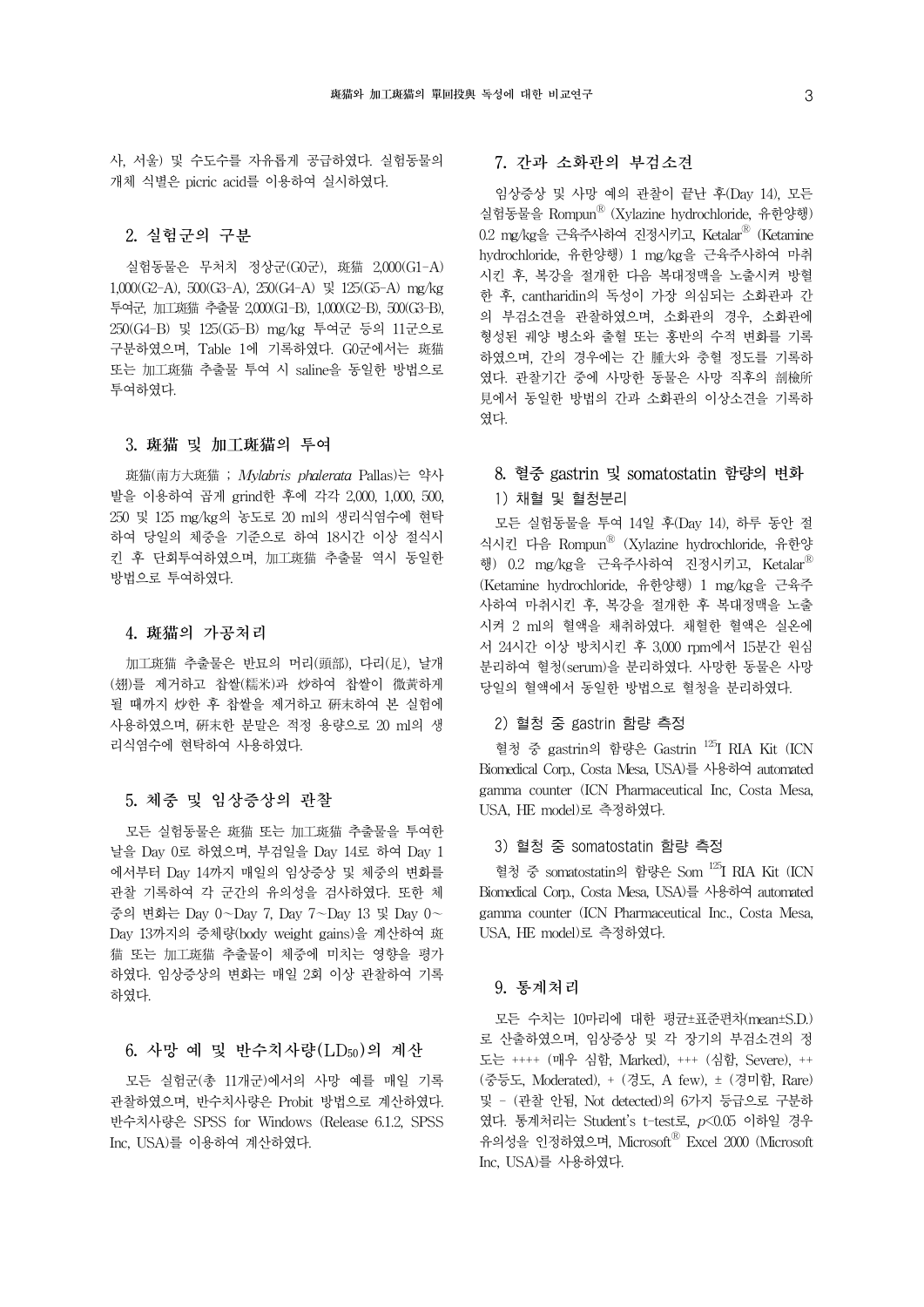## 실험 성적

### 1. 체중의 변화

무처치 정상군인 G0군에서는 실험시작 후 7일 동안 즉, Day 0~Day 7 동안의 증체량이 5.12±0.60 g으로 관 찰되었으며, Day 7~Day 13 동안에는 0.92±0.34 g으로 관찰되어 Day 0~Day 13간의 총 실험기간 동안 6.04± 0.56 g의 체중증가가 관찰되었다. 그러나 班猫를 투여한 그룹 중 최고용량 투여군인 G1-A는 모든 실험동물이 사 망하여 증체량을 기록할 수 없었고, G2-A군에서도 Day 0~Day 7 동안에는 -7.24±3.53 g의 정상군에 비해 유의 성 있는(p<0.01) 체중감소가 인정되었으나, 이후 사망 예 가 많아 Day 7 이후의 체중변화는 관찰할 수 없었다. G3-A군에서는 Day 0~Day 7, Day 7~Day 13 및 Day 0~Day 13 동안 각각 -3.31±1.52, -0.12±0.11 및 -3.43± 1.53 g으로 관찰되어 정상군에 비해 실험 전 기간 동안 현저한 體重의 減少가 유의성 있게(p<0.01) 관찰되었다. 또한 G4-A군에서도 유사하게 실험 전 기간 동안 정상군 에 비해 유의성 있는(p<0.01) 증체량의 감소가 인정되었 고, G5-A군에서도 Day 7~Day 13 동안 0.88±0.45 g으로 관찰되어 증체량이 G0군과 유사하게 관찰된 이외에 나머 지 기간에서는 정상군에 비해 유의성 있는(p<0.01) 증체 량의 감소가 인정되었다(Table 2).

한편 加工斑猫 추출물을 투여한 G-B군의 경우에도 최 고용량을 투여한 G1-B군에서는 사망 예가 많아 증체량 을 관찰할 수 없었으며, G2-B군에서도 Day 0~Day 7 동안 -6.31±1.19 g의 증체량을 보여 동일한 양의 斑猫를 투여한 G2-A군과 유사하게 관찰되었으며, 역시 정상군에 비해 현저한 증체량의 감소가 유의성 있게(p<0.01) 나타 났고, Day 7 이후의 증체량은 모든 실험동물이 사망하여 관찰이 불가능하였다. 그러나 G3-B군에서는 Day 0~

Table 2. Body Weight Gains in All Experimental Groups Used in this Study

|                | Group ID Day $0 \sim$ Day 7    | Day $7\neg$ Day 13              | Day $0\neg$ Day 13            |
|----------------|--------------------------------|---------------------------------|-------------------------------|
| G <sub>0</sub> | $5.12 \pm 0.60$                | $0.92 \pm 0.34$                 | $6.04 \pm 0.56$               |
| $G1-A$         | ND                             | ND.                             | ND                            |
| $G2-A$         | $-7.24 \pm 3.53$ <sup>*</sup>  | ND                              | ND                            |
| $G3-A$         | $-3.31 \pm 1.52$ <sup>*</sup>  | $-0.12 \pm 0.11$ <sup>*</sup>   | $-3.43 \pm 1.53$ <sup>*</sup> |
| $G4-A$         | $-1.58 \pm 1.69$ <sup>*</sup>  | $0.15 \pm 0.56^*$               | $-1.43 \pm 1.88$ <sup>*</sup> |
| $G5-A$         | $0.98 \pm 1.10^*$              | $0.88 \pm 0.45$                 | $1.86 \pm 0.78$               |
| $G1-B$         | ND                             | ND.                             | ND                            |
| $G2-B$         | $-6.31 \pm 1.19$ *             | ND                              | ND                            |
| $G3-B$         | $-1.27 \pm 0.71$ **            | $0.17 \pm 0.41$ <sup>*,##</sup> | $-1.10\pm0.44$ <sup>*,#</sup> |
| $G4-B$         | $2.69 \pm 0.80$ <sup>*,#</sup> | $0.45 \pm 0.21$ **              | $3.14\pm0.82$ *,*             |
| $G5-B$         | $4.08 \pm 2.2$ <sup>3#</sup>   | $0.95 \pm 0.21$                 | $5.03 \pm 2.20^{\text{*}}$    |

Group ID was listed in Table 1; ND, not detected because of mortality of animals in this group which were see Table  $7 - 8$ .  $*$   $\kappa$ 0.01 compared to that of G0.

\*\*  $p\times0.05$  compared to that of G0.

#  $p$ <0.01 compared to that of equal dosage group in G-A.

##  $p$ <0.05 compared to that of equal dosage group in G-A.

Day 7, Day 7~Day 13 및 Day 0~Day 13 동안 증체량 이 각각 -1.27±0.71, 0.17±0.41 및 -1.10±0.44 g으로 관찰 되어 각각 동일한 양의 斑猫를 투여한 G3-A군에 비해 유의성 있는(p<0.01 또는 <0.05) 증체량의 증가를 보였으 나, G0군에 비해서는 여전히 유의성 있는(p<0.01) 증체량 의 감소를 나타내었다. G4-B군에서도 G3-B군과 유사하 게 실험 전 기간 동안 증체량이 동일한 양의 斑猫를 투 여한 G4-A군보다 유의성 있는(p<0.01) 증가를 나타내었 으나, 여전히 G0군에 비해서는 유의성 있는 $(p< 0.01)$  감소 를 나타내었다. 가장 저용량의 加工斑猫 추출물을 투여한 G5-B군에서는 Day 0~Day 7, Day 7~Day 13 및 Day 0~Day 13 동안 증체량이 각각 4.08±2.23, 0.95±0.21 및 5.03±2.20 g으로 관찰되어 Day 7~Day 13을 제외한 전 실험군에서 동일한 양의 斑猫를 투여한 G5-A군에 비해 유의성 있는(p<0.01) 증체량의 증가를 나타내었으며, G0 군과 유사한 수치를 나타내었다(Table 2).

## 2. 임상증상

정상군인 G0에서는 실험 전 기간에 걸쳐 별 다른 임 상증상을 나타내지 않았으나, 斑猫 및 加工斑猫 추출물을 투여한 G-A 및 G-B군에서는 용량 의존성으로 식욕부진 (anorexia)과 운동실조(ataxia) 같은 전형적인 억압(depress) 증상이 인정되었다. 실험 기간에 따른 이들 식욕부진 및 운동실조의 정도(dgree)는 Table 3, 4에 기록하였다.

### 1) 식욕부진

G0군에서는 투여 당일인 Day 0에 경미한 소견(±)을 나타낸 이후 별 다른 증상을 나타내지 않았으나, G1-A군 의 경우 Day 0에서부터 중등도(++)의 식욕부진을 나타낸 이후 점차 증상이 악화되어 모든 실험동물이 사망한 Day

Table 3. The Degrees of Anorexia Recorded in Dried Mylabris phalerata Extract-dosing Groups

| Group ID   |                | G <sub>0</sub> |         | G1-A G2-A G3-A G4-A G5-A |         |         |                 |
|------------|----------------|----------------|---------|--------------------------|---------|---------|-----------------|
|            | $0^{1)}$       | $\pm$          | $+ +$   | $^{+}$                   | $^{+}$  | $\pm$   | $\pm$           |
|            | 1              |                | $++$    | $+$                      | $+$     | 土       | 土               |
|            | $\overline{2}$ |                | $++++$  | $^{++}$                  | $+$     | 土       | $\pm$           |
|            | 3              |                | $+++++$ | $+++$                    | $\! +$  | $+$     | $+$             |
|            | 4              |                | $+++++$ | $+++$                    | $+$     | $+$     | $+$             |
|            | 5              |                | $+++++$ | $+++$                    | $^{++}$ | $+$     | $\! + \!\!\!\!$ |
| Days after | 6              |                | ND      | $+++++$                  | $^{++}$ | $+$     | $\pm$           |
| Dosing     | 7              |                | ND      | $+++++$                  | $++++$  | $^{++}$ | $\pm$           |
|            | 8              |                | ND      | $++++$                   | $^{++}$ | 土       | $\pm$           |
|            | 9              |                | ND      | ND                       | $+$     | 土       | $\pm$           |
|            | 10             |                | ND      | ND                       | $^{+}$  | 土       |                 |
|            | 11             |                | ND      | ND                       | 土       | 土       |                 |
|            | 12             |                | ND      | ND                       | 土       | 土       |                 |
|            | 13             |                | ND      | ND                       | 土       | 土       |                 |

1) Days of dosing of Dried *Mylabris phalerata* extract after overnight fasted; Group ID was listed in Table 1; Degrees: ++++ (Marked),  $++$  (Severe),  $++$  (Moderated),  $+$  (A few),  $\pm$  (Rare) and -(Not detect); ND, not detected because of animal mortalities.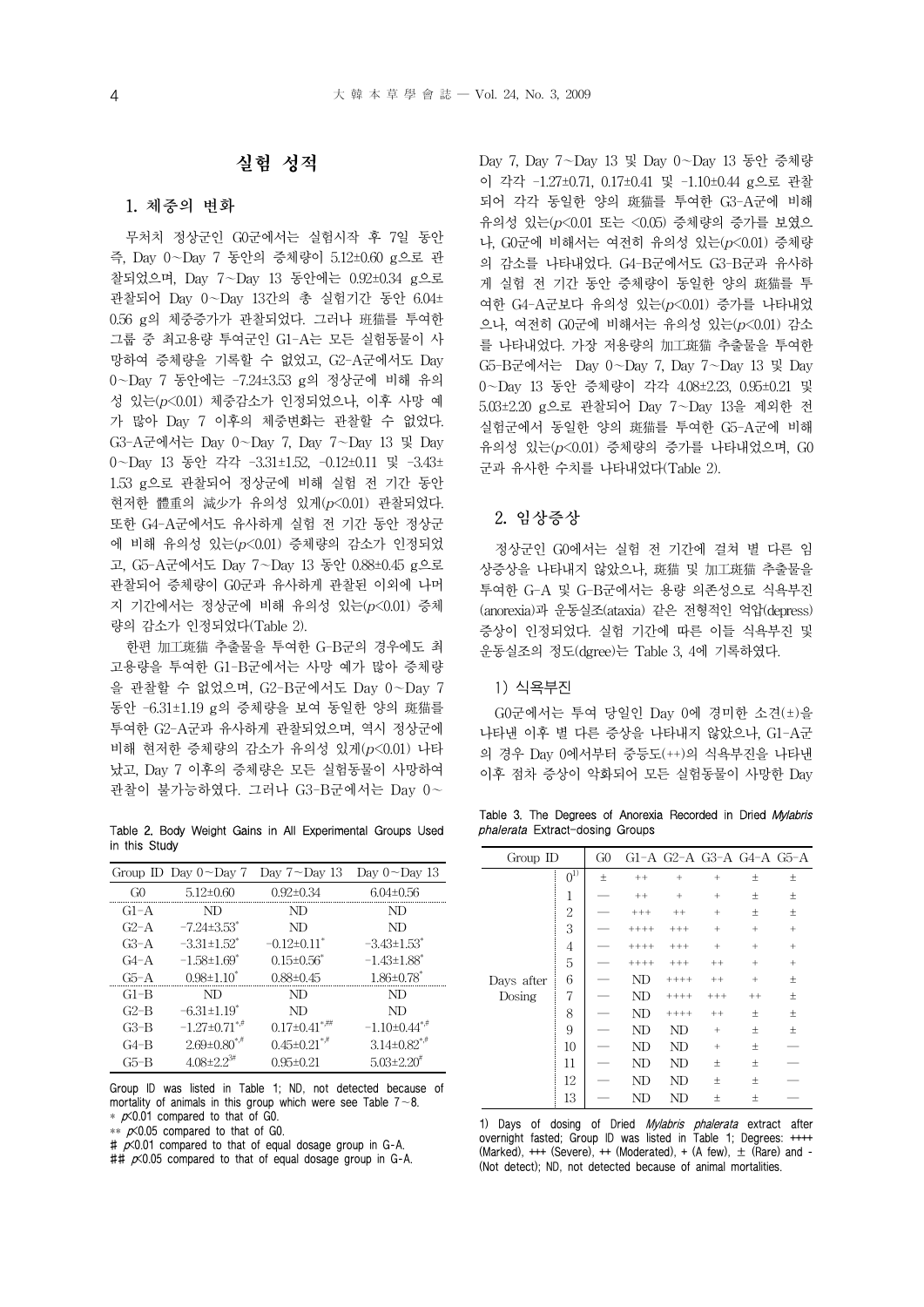| Group ID      |                    | G <sub>0</sub> | $G1-B$  |          | G2-B G3-B G4-B G5-B |       |       |
|---------------|--------------------|----------------|---------|----------|---------------------|-------|-------|
|               | $0^{\overline{1}}$ | $\pm$          | $+ +$   | $\pm$    | 土                   | $\pm$ | 土     |
|               | $\mathbf{1}$       |                | $^{++}$ | 土        | 土                   | $\pm$ | $\pm$ |
|               | $\overline{2}$     |                | $++++$  | 土        | 土                   | $\pm$ | $\pm$ |
|               | 3                  |                | $+++++$ | $++$     | $+$                 | $\pm$ | $\pm$ |
|               | $\overline{4}$     |                | $+++++$ | $+++$    | $+$                 | 土     |       |
|               | 5                  |                | $+++++$ | $^{+++}$ | $+$                 | 土     |       |
| Days<br>after | 6                  |                | ND      | $^{+++}$ | $+$                 | $\pm$ |       |
| Dosing        | 7                  |                | ND      | $^{+++}$ | $+$                 | 土     |       |
|               | 8                  |                | ND      | $+++++$  | $^{++}$             |       |       |
|               | 9                  |                | ND      | ND       | $^{+}$              |       |       |
|               | 10                 |                | ND      | ND       | 土                   |       |       |
|               | 11                 |                | ND      | ND       | 土                   |       |       |
|               | 12                 |                | ND      | ND       |                     |       |       |
|               | 13                 |                | ND      | ND       |                     |       |       |

Table 4. The Degrees of Anorexia Recorded in Modified and Dried Mylabris phalerata Extract-dosing Groups

1) Days of dosing of Modified and Dried Mylabris phalerata extract after overnight fasted; Group ID was listed in Table 1; Degrees: ++++ (Marked), +++ (Severe), ++ (Moderated), + (A few), ± (Rare) and - (Not detect); ND, not detected because of animal mortalities.

5까지 매우 심한 소견(++++)을 나타내었다. G2-A군 역시 Day 0에서부터 경도(+)의 식욕부진을 나타낸 이후 점차 악화되었고, 모든 실험동물이 사망한 Day 8까지 매우 심 한 소견(++++)을 보였다. G3-A군에서는 Day 0에 경도 (+)의 소견을 보인 이후 점차 심해져 Day 7에 가장 심한 (+++) 소견을 보였으나, 점차 회복되어 Day 13에는 경미 (±)한 식욕부진만 나타내었고, G4-A군에서는 그 정도는 약했으나, G3-A군과 유사하게 Day 7에 중등도(++)로 가 장 심한 식욕부진을 보인 후 점차 회복되는 경향을 보였 다. 한편 G5-A군에서는 Day 0에 경도(±)의 소견을 보인 후 점차 악화되어 Day 3~Day 5에 경도(+)의 소견으로 진행되었으나 이후 점차 회복되어, Day 10부터는 정상으 로 회복되었다(Table 3). 加工斑猫 추출물 2,000 mg/kg을 투여한 G1-B군에는 동량의 斑猫 추출물을 투여한 G1-A 군과 동일한 증상이 나타났으며, G2-B군 역시 G2-A군과 유사한 식욕부진이 나타났다. 그러나 G3-B군의 경우에는 Day 0에 경미(±)한 소견을 보인 후 점차 악화되어 Day 8에 중등도(++)의 소견으로 관찰되었으나, 이후 점차 회 복되어 Day 12부터 완전히 회복되어 G3-A군보다 비교 적 식욕부진이 미약하였으며, 회복도 빨리 진행되는 것으 로 관찰되었다. 이와 유사하게 G4-B군에서도 Day 0~ Day 7에 걸쳐 경미(±)한 소견만 보인 이후 정상으로 회 복되었으며, G5-B군에서도 Day 0~Day 3에서만 경미(±) 한 식욕부진 증상이 관찰되었다(Table 4).

#### 2) 운동실조

G0군에서는 전 실험 기간에 걸쳐 운동실조가 관찰되 지 않은 반면, G1-A군의 경우 Day 0에서부터 심한(+++) 의 운동실조를 나타낸 이후 점차 증상이 악화되어 모든 실험동물이 사망한 Day 5까지 매우 심한 소견(++++)이 관찰되었고, G2-A군 역시 Day 0에서부터 중등도(++)의

Table 5. The Degrees of Ataxia Recorded in Dried Mylabris phalerata Extract-dosing Groups

| Group ID      |                    | G <sub>0</sub> |         | G1-A G2-A G3-A G4-A G5-A |         |         |           |
|---------------|--------------------|----------------|---------|--------------------------|---------|---------|-----------|
|               | $0^{\overline{1}}$ |                | $+++$   | $++$                     | $+$     | $^{+}$  | $^{+}$    |
|               | 1                  |                | $+++$   | $^{++}$                  | $+$     | $^{+}$  | $+$       |
|               | $\overline{2}$     |                | $+++$   | $^{++}$                  | $^{++}$ | $++$    | $\ddot{}$ |
|               | 3                  |                | $+++++$ | $++$                     | $^{++}$ | $^{++}$ | $^{++}$   |
|               | 4                  |                | $+++++$ | $++++$                   | $++$    | $^{++}$ | $^{++}$   |
|               | 5                  |                | $+++++$ | $+++$                    | $+++$   | $++$    | $^{++}$   |
| Days<br>after | 6                  |                | ND      | $+++$                    | $+++$   | $++$    | $+$       |
| Dosing        | 7                  |                | ND      | $+++++$                  | $+++$   | $+++$   | $^{+}$    |
|               | 8                  |                | ND      | $++++$                   | $+++$   | $++$    | 土         |
|               | 9                  |                | ND      | ND                       | $^{++}$ | $^{+}$  | 土         |
|               | 10                 |                | ND      | ND                       | $+$     | $\pm$   | $\pm$     |
|               | 11                 |                | ND      | ND                       | $+$     | 土       |           |
|               | 12                 |                | ND      | ND                       | $+$     | $\pm$   |           |
|               | 13                 |                | ND      | ND                       | $+$     | 土       |           |

|  |  | 1) Days of dosing of Dried <i>Mylabris phalerata</i> extract after         |  |
|--|--|----------------------------------------------------------------------------|--|
|  |  | overnight fasted; Group ID was listed in Table 1; Degrees: ++++            |  |
|  |  | (Marked), $++$ (Severe), $++$ (Moderated), $+$ (A few), $\pm$ (Rare) and - |  |
|  |  | (Not detect): ND, not detected because of animal mortalities.              |  |

Table 6. The Degrees of Ataxia Recorded in Modified and Dried Mylabris phalerata Extract-dosing Groups

| $Group$ ID |                               | G <sub>0</sub> |         | $G1-B$ $G2-B$ $G3-B$ $G4-B$ $G5-B$ |         |       |       |
|------------|-------------------------------|----------------|---------|------------------------------------|---------|-------|-------|
|            | $\overline{0}^{\overline{1}}$ |                | $^{++}$ | $+$                                | $+$     | $\pm$ | 土     |
|            | $\mathbf{1}$                  |                | $^{++}$ | $+$                                | $+$     | 土     | $\pm$ |
|            | $\mathbf{2}$                  |                | $++++$  | $+$                                | $^{+}$  | 土     | $\pm$ |
|            | 3                             |                | $+++$   | $^{++}$                            | $++$    | $\pm$ | $\pm$ |
|            | $\overline{4}$                |                | $+++++$ | $^{++}$                            | $^{++}$ | $\pm$ |       |
|            | 5                             |                | $+++++$ | $^{++}$                            | $^{++}$ | 土     |       |
| Days after | 6                             |                | ND      | $^{++}$                            | $^{++}$ | 土     |       |
| Dosing     | 7                             |                | ND      | $++++$                             | $++$    | 土     |       |
|            | 8                             |                | ND      | $++++$                             | $^{+}$  |       |       |
|            | 9                             |                | ND      | ND                                 | $+$     |       |       |
|            | 10                            |                | ND      | ND                                 | $\pm$   |       |       |
|            | 11                            |                | ND      | ND                                 |         |       |       |
|            | 12                            |                | ND      | ND                                 |         |       |       |
|            | 13                            |                | ND      | ND                                 |         |       |       |

1) Days of dosing of Modified and Dried Mylabris phalerata extract after overnight fasted; Group ID was listed in Table 1; Degrees:  $+++$  (Marked),  $++$  (Severe),  $++$  (Moderated),  $+$  (A few),  $\pm$  (Rare) and - (Not detect); ND, not detected because of animal mortalities.

운동실조를 나타낸 이후 점차 악화되었고, 모든 실험동물 이 사망한 Day 8까지 매우 심한 소견(++++)을 보였다. G3-A군에서는 Day 0에 경도(+)의 소견을 보인 이후 점 차 심해져 Day 7에 가장심한(+++) 소견을 보였으나, 점 차 회복되어 Day 13에는 경도(+)의 운동실조만 나타내었 고, G4-A군에서 그 정도는 약했으나, G3-A군과 유사하 게 Day 7에 가장 심한(+++) 운동실조를 보인 후 점차 회 복되는 경향을 보였다. G5-A군에서는 Day 0에 경도(+) 한 정도의 소견을 보인 후 점차 악화되어 Day 5까지 중 등도(++)의 소견으로 진행되었으나 이후 점차 회복되어, Day 11부터 정상으로 회복되었다(Table 5). 한편 G1-B 및 G2-B군에서는 동량의 斑猫 추출물을 투여한 G1-A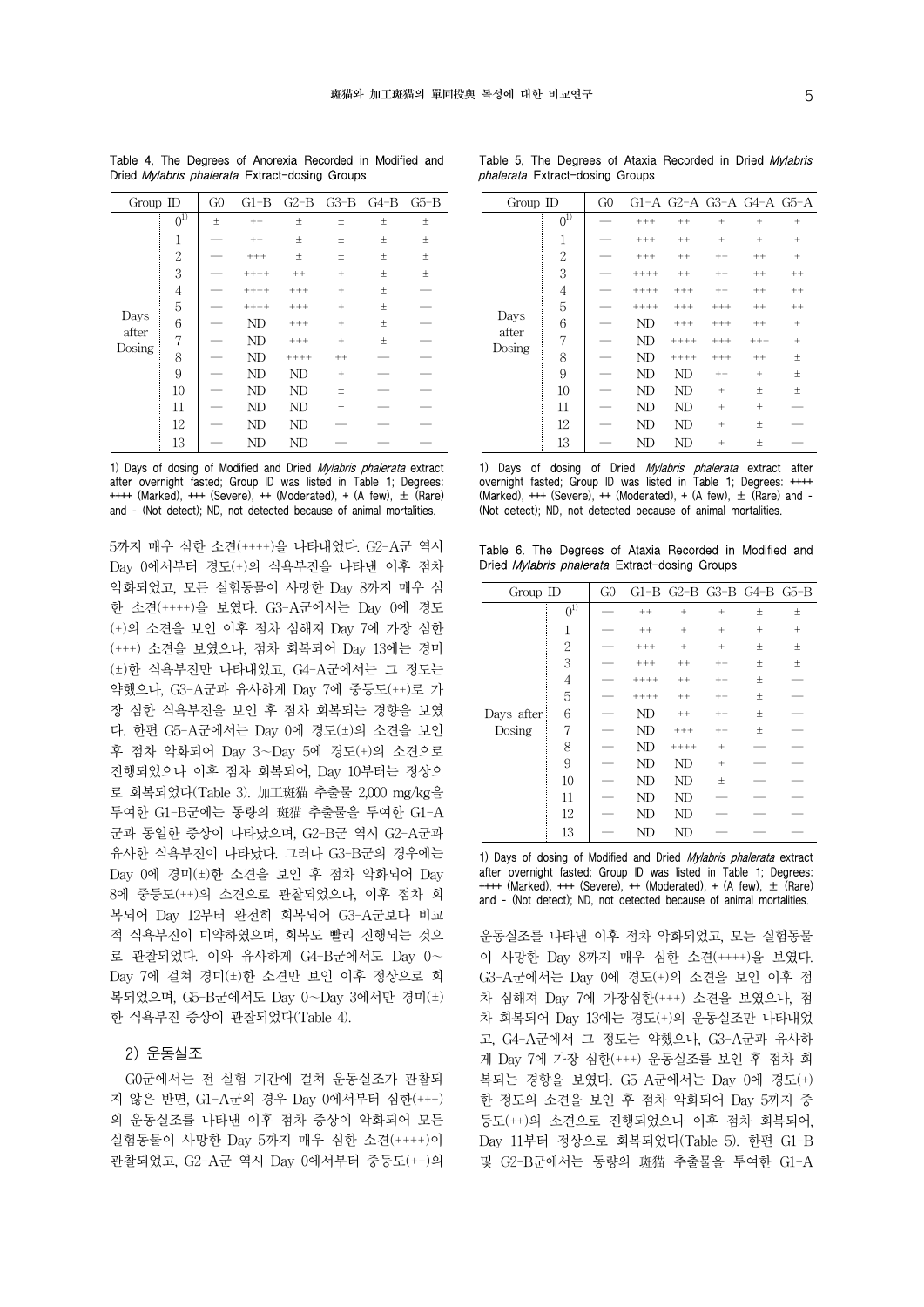및 G2-A군과 유사한 정도의 운동실조를 나타내었으나, G3-B군의 경우에는 Day 0에 경도(+)의 소견을 보인 후 점차 악화되어 Day 7까지 중등도(++)의 소견으로 가장 심한 증상을 나타내었으나, 이후 점차 회복되어 Day 11 부터 완전히 회복되어 G3-A군보다 비교적 운동실조가 미약하였으며, 회복도 빨리 진행되는 것으로 관찰되었다. 이와 유사하게 G4-B군에서도 Day 0~Day 7에 걸쳐 경 미(±)한 소견만 보인 이후 정상으로 회복되었으며, G5-B 군에서도 Day 0~Day 3에서만 경미(±)한 운동실조 증상 이 관찰되었다(Table 6).

## 3. 사망률

무처치 정상군인 G0에서는 실험 전 기간 동안 사망 예는 관찰되지 않았으나, 斑猫 투여군인 G-A군에서는 용 량 의존성의 사망 예가 관찰되었다(Table 7). 즉 2,000 mg/kg의 斑猫를 투여한 G1-A군의 경우, 투여 당일인 Day 0에 10마리 중 2마리가 사망하였고, Day 5에 모든 실험동물이 사망하였다. G2-A군에서는 Day 1에 2마리가 사망하였으며, Day 8에 모든 실험동물이 사망하였다. 또 한 G3-A군에서는 Day 0에 1마리가 사망하였으며, 실험 전 기간에 걸쳐 10마리 중 6마리가 사망하였고, G4-A군 에서는 Day 0에 1마리가 사망하였으며, 실험 전 기간에 걸쳐 총 10마리 중 4마리가 사망하였다. 한편 G5-A군에 서는 Day 0에 1마리가 사망한 후 실험 전 기간에 걸쳐 10마리 중 3마리의 사망 예가 관찰되었다(Table 7).

加工斑猫 추출물 투여군인 G-B군에서도 용량 의존성 인 사망 예가 관찰되었다(Table 8). 즉 G1-B군에서는 동 일한 양의 斑猫를 투여한 G1-A군과 유사하게 Day 0에 2마리가 사망하였으며, Day 5에 걸쳐 모든 실험동물이

Table 7. Mortalities Recorded in Dried Mylabris phalerata Extract-dosing Groups

| Group ID           |                              | G <sub>0</sub> | G1-A | $G2-A$ | G3-A                   | G4-A | G5-A  |
|--------------------|------------------------------|----------------|------|--------|------------------------|------|-------|
|                    | $0^{\overline 1\overline 0}$ | 0/10           | 2/10 | 0/10   | 1/10                   | 1/10 | 1/10  |
|                    | 1                            | 0/10           | 0/8  | 2/10   | 0/9                    | 0/9  | 1/9   |
|                    | 2                            | 0/10           | 1/8  | 3/8    | 2/9                    | 1/9  | 1/8   |
|                    | 3                            | 0/10           | 1/7  | 0/5    | 0/7                    | 1/8  | 0/7   |
|                    | 4                            | 0/10           | 5/6  | 2/5    | 0/7                    | 0/7  | 0/7   |
|                    | 5                            | 0/10           | 1/1  | 0/3    | 1/7                    | 0/7  | 0/7   |
| Days<br>after      | 6                            | 0/10           | 0/0  | 1/3    | 1/6                    | 1/7  | 0/7   |
|                    | 7                            | 0/10           | 0/0  | 1/2    | 1/5                    | 0/6  | 0/7   |
| Dosing             | 8                            | 0/10           | 0/0  | 1/1    | 0/4                    | 0/6  | 0/7   |
|                    | 9                            | 0/10           | 0/0  | 0/0    | 0/4                    | 0/6  | 0/7   |
|                    | 10                           | 0/10           | 0/0  | 0/0    | 0/4                    | 0/6  | 0/7   |
|                    | 11                           | 0/10           | 0/0  | 0/0    | 0/4                    | 0/6  | 0/7   |
|                    | 12                           | 0/10           | 0/0  | 0/0    | 0/4                    | 0/6  | 0/7   |
|                    | 13                           | 0/10           | 0/0  | 0/0    | 0/4                    | 0/6  | 0/7   |
| Total %            |                              | 0%             | 100% | 100%   | 60%                    | 40%  | 30%   |
| $LD_{50}$ (limits) |                              |                |      |        | 268.86 (154.71~405.77) |      | mg/kg |

1) Days of dosing of Dried *Mylabris phalerata* extract after overnight fasted; N/N, died animal No./total animal No.; Group ID was listed in Table 1.

Table 8. Mortalities Recorded in Modified and Dried Mylabris phalerata Extract-dosing Groups

| Group ID           |               | G0   | G1-B | G2-B   | $G3-B$ | G4-B                | G5-B  |
|--------------------|---------------|------|------|--------|--------|---------------------|-------|
|                    | $0^{1)}$      | 0/10 | 2/10 | 0/10   | 1/10   | 2/10                | 0/10  |
|                    | 1             | 0/10 | 1/8  | 1/10   | 2/9    | 1/8                 | 0/10  |
|                    | 2             | 0/10 | 0/7  | 2/9    | 1/7    | 0/7                 | 0/10  |
|                    | 3             | 0/10 | 0/7  | 1/7    | 0/6    | 0/7                 | 0/10  |
|                    | 4             | 0/10 | 4/7  | 1/6    | 0/6    | 0/7                 | 0/10  |
|                    | 5             | 0/10 | 3/3  | 0/5    | 0/6    | 0/7                 | 0/10  |
| Days<br>after      | 6             | 0/10 | 0/0  | 0/5    | 0/6    | 0/7                 | 0/10  |
| Dosing             | 7             | 0/10 | 0/0  | 4/5    | 0/6    | 0/7                 | 0/10  |
|                    | 8             | 0/10 | 0/0  | 1/1    | 0/6    | 0/7                 | 0/10  |
|                    | 9             | 0/10 | 0/0  | 0/0    | 0/6    | 0/7                 | 0/10  |
|                    | 10            | 0/10 | 0/0  | 0/0    | 0/6    | 0/7                 | 0/10  |
|                    | 11            | 0/10 | 0/0  | 0/0    | 0/6    | 0/7                 | 0/10  |
|                    | 12            | 0/10 | 0/0  | 0/0    | 0/6    | 0/7                 | 0/10  |
|                    | 13            | 0/10 | 0/0  | 0/0    | 0/6    | 0/7                 | 0/10  |
| Total              | $\frac{0}{6}$ | 0%   | 100% | 100%   | 40%    | 30%                 | $0\%$ |
| $LD_{50}$ (limits) |               |      |      | 426.99 |        | $(310.00 - 598.54)$ | mg/kg |

1) Days of dosing of Modified and Dried Mylabris phalerata extract after overnight fasted; N/N, died animal No./total animal No.; Group ID was listed in Table 1.

사망하였다. G2-B군의 경우에도 G2-A군과 유사하게 Day 1에 1마리가 사망한 이후 Day 8에 걸쳐 모든 실험 동물이 사망하였으나, G3-B군의 경우에는 사망 예가 Day 0, 1 및 2에 국한되어 각각 1, 2 및 2마리가 사망하 여 실험 전 기간에 걸쳐 10마리 중 4마리가 사망하여 G3-A군에 비해 사망 예가 적은 것으로 관찰되었다. G4-B군에서도 Day 0와 1에 국한하여 각각 2와 1마리의 사망 예가 관찰되어 동일한 양의 斑猫를 투여한 G4-A군 에 비해 낮은 사망률을 나타내었다. 또한 G5-B군에서는 실험 전 기간 동안 사망 예가 관찰되지 않아 실험 전 기 간에 걸쳐 3마리의 사망 예가 관찰된 G5-A군에 비해 현 저히 낮은 사망률이 인정되었다(Table 8).

#### 4. 반수치사량(LD<sub>50</sub>)

50%의 실험동물이 사망에 이르는 수치인 반수치사량 은 斑猫의 경우 268.86 mg/kg으로 관찰되었으며, 그 신 뢰 한계는 154.71~405.77 mg/kg으로 관찰되었다(Table 7). 한편 加工斑猫 추출물의 경우 반수치사량은 426.99 mg/kg으로 斑猫에 비해 현저히 상승되는 것으로 관찰되 었고, 신뢰 한계는 310.00~598.54 mg/kg으로 관찰되었다 (Table 8).

#### 5. 소화관의 부검소견

소화관에 형성된 출혈반점 또는 홍반을 위, 소장 및 대장의 세 부분으로 구분하고 수적 변화를 관찰하였다 (Table 9). 출혈반점의 수는 거의 모든 실험군에서 소장, 위 및 대장의 순으로 관찰되었다.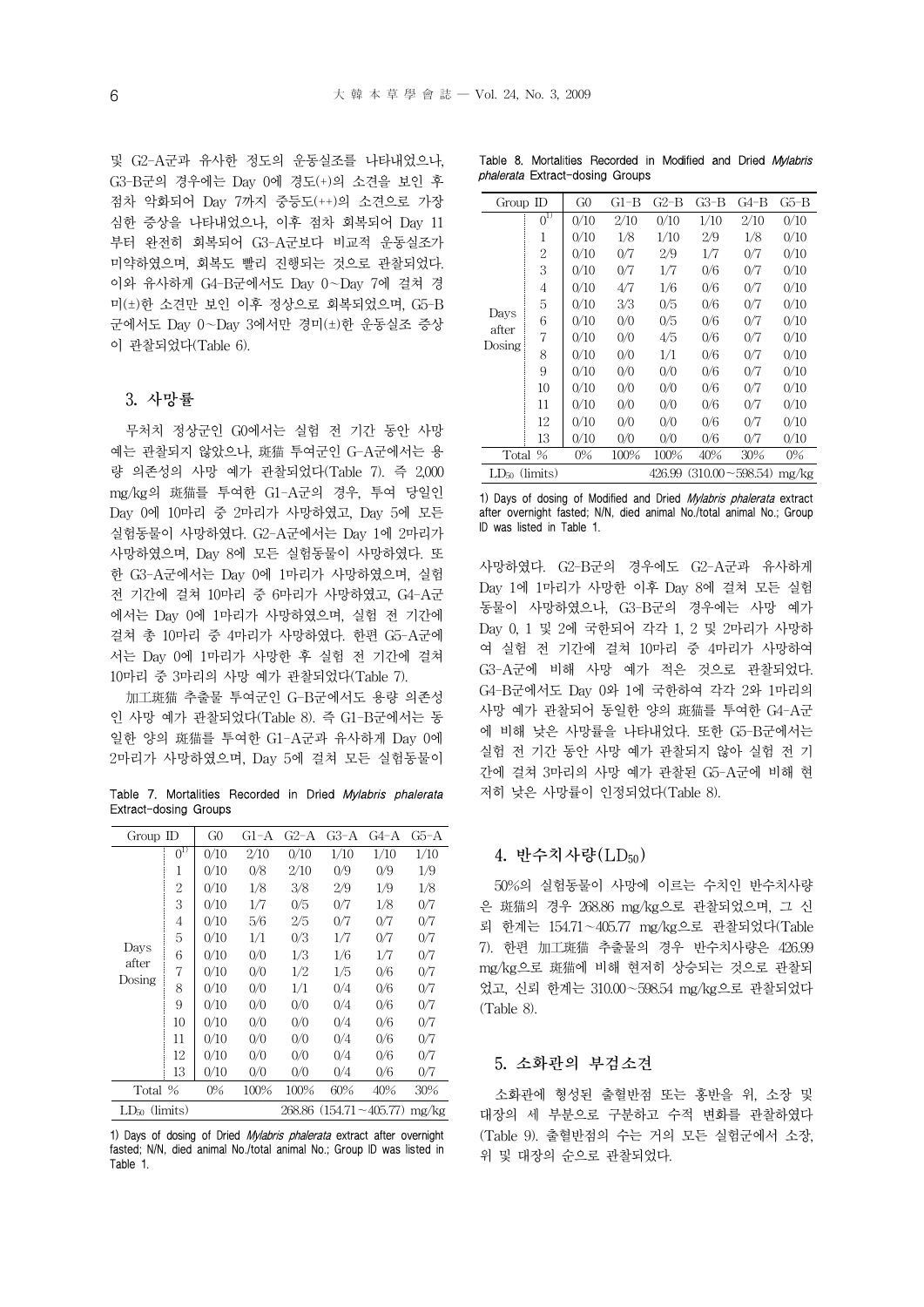## 1) 위 출혈반점의 수적 변화

정상군인 G0군에서는 0.2±0.42개로 관찰되어 거의 관 찰되지 않은 반면, 斑猫 투여군인 G1-A, G2-A, G3-A, G4-A 및 G5-A군에서는 각각 10.3±1.89, 8.4±1.17, 7.3± 1.42, 5.3±1.49 및 4.1±1.29개로 관찰되어 G0군에 비해 유 의성 있는(p<0.01) 증가를 나타내었고 용량 의존성으로 출혈반점의 수적 증가가 관찰되었다.

한편 2,000 및 1,000 mg/kg의 加工斑猫 추출물을 투여 한 G1-B과 G2-B군에서는 각각 9.7±2.11 및 7.7±1.89개가 관찰되어 동일한 양의 斑猫를 투여한 G1-A 및 G2-A군 과 유사하게 정상군에 비해 유의성 있는 $(p<0.01)$  증가를 나타내었으나, 500, 250 및 125 mg/kg의 加工斑猫 추출 물을 투여한 G3-B, G4-B 및 G5-B군에서는 각각 4.6± 1.26, 2.3±1.16 및 1.6±0.84개로 관찰되어 동일한 양의 斑 猫를 투여한 군에 비해 유의성 있는(p<0.01) 출혈반점의 감소가 인정되었다. 그러나 정상군인 G0군에 비해서는 여전히 유의성 있는(p<0.01) 용량 의존성 증가가 인정되 었다(Table 4).

### 2) 소장 출혈반점의 수적 변화

정상군인 G0군에서는 0.5±0.53개로 관찰되어 거의 관 찰되지 않은 반면, 斑猫 투여군인 G1-A, G2-A, G3-A, G4-A 및 G5-A군에서는 각각 28.3±6.02, 19.4±2.55, 16.3± 2.83, 15.4±4.84 및 13.3±2.63개로 관찰되어 G0군에 비해 유의성 있는(p<0.01) 증가를 나타내었고 용량 의존성으로 출혈반점의 수적 증가가 관찰되었다.

한편 2,000 및 1,000 mg/kg의 加工斑猫 추출물을 투여 한 G1-B과 G2-B군에서는 각각 26.5±2.76 및 18.4±3.50개 가 관찰되어 동일한 양의 斑猫를 투여한 G1-A 및 G2-A 군과 유사하게 정상군에 비해 유의성 있는(p<0.01) 증가 를 나타내었으나, 500, 250 및 125 mg/kg의 加工斑猫 추 출물을 투여한 G3-B, G4-B 및 G5-B군에서는 각각 10.1± 4.18, 9.2±1.62 및 4.3±1.83개로 관찰되어 동일한 양의 斑

Table 9. Number of Hemorrhagic And/or Erythematous Spots Observed in Gastrointestinal Tracts of All Experimental Groups Used in this Study

| Group $ID$ | Stomach                       | Small intestine Large intestine |                             |
|------------|-------------------------------|---------------------------------|-----------------------------|
| G()        | $0.2 \pm 0.42$                | $0.5 \pm 0.53$                  | $0.2 \pm 0.42$              |
| G1-A       | $10.3 \pm 1.89$ <sup>*</sup>  | $28.3 \pm 6.02^*$               | $5.3 \pm 1.95$              |
| $G2-A$     | $8.4 \pm 1.17$                | $19.4 \pm 2.55$                 | $5.2 \pm 0.92$ <sup>*</sup> |
| $G3-A$     | $7.3 \pm 1.42$ <sup>*</sup>   | $16.3 \pm 2.83$ <sup>*</sup>    | $4.3 \pm 1.16^*$            |
| $G4-A$     | $5.3 \pm 1.49$ <sup>*</sup>   | $15.4 \pm 4.84$ <sup>*</sup>    | $3.6 \pm 1.35^*$            |
| $G5-A$     | $4.1 \pm 1.29$ <sup>*</sup>   | $13.3 \pm 2.63^*$               | $2.9 \pm 1.85$              |
| $G1-B$     | $9.7 \pm 2.11$ <sup>*</sup>   | $26.5 \pm 2.76^*$               | $6.2 \pm 1.62$ <sup>*</sup> |
| $G2-B$     | $7.7 \pm 1.89$ <sup>*</sup>   | $18.4 \pm 3.50^*$               | $5.4 \pm 1.43$ <sup>*</sup> |
| $G3-B$     | $4.6 \pm 1.26$ <sup>*,#</sup> | $10.1 \pm 4.18$ *,#             | $2.3 \pm 0.95$ *,#          |
| G4-B       | $2.3 \pm 1.16$ *,#            | $9.2 \pm 1.62$ **               | $1.6 \pm 0.84$ *,#          |
| G5-B       | $1.6 \pm 0.84^{*,*}$          | $4.3 \pm 1.83$ <sup>*,#</sup>   | $0.3 \pm 0.48$ <sup>#</sup> |

Group ID was listed in Table 1;  $*$   $p \times 0.01$  compared to that of G0, \*\*  $p \times 0.05$  compared to that of G0, #  $p \times 0.01$  compared to that of equal dosage group in G-A, ##  $p \times 0.05$  compared to that of equal dosage group in G-A.

猫를 투여한 군에 비해 유의성 있는(p<0.01) 출혈반점의 감소가 인정되었다. 그러나 정상군인 G0군에 비해서는 여전히 유의성 있는(p<0.01) 용량 의존성 증가가 인정되 었다(Table 9).

### 3) 대장 출혈반점의 수적 변화

정상군인 G0군에서는 0.2±0.42개로 관찰되어 거의 관 찰되지 않은 반면, 斑猫 투여군인 G1-A, G2-A, G3-A, G4-A 및 G5-A군에서는 각각 5.3±1.95, 5.2±0.92, 4.3± 1.16, 3.6±1.35 및 2.9±1.85개로 관찰되어 G0군에 비해 유 의성 있는(p<0.01) 증가를 나타내었고 용량 의존성으로 출혈반점의 수적 증가가 관찰되었다.

한편 2,000 및 1,000 mg/kg의 加工斑猫 추출물을 투여 한 G1-B과 G2-B군에서는 각각 6.2±1.62 및 5.4±1.43개가 관찰되어 동일한 양의 斑猫를 투여한 G1-A 및 G2-A군 과 유사하게 정상군에 비해 유의성 있는 $(p< 0.01)$  증가를 나타내었으나, 500, 250 및 125 mg/kg의 加工斑猫 추출 물을 투여한 G3-B, G4-B 및 G5-B군에서는 각각 2.3±0.95, 1.6±0.84 및 0.3±0.48개로 관찰되어 동일한 양의 斑猫를 투여한 군에 비해 유의성 있는 $(p<0.01)$  출혈반점의 감소 가 인정되었다. 그러나 G5-B군을 제외한 실험군에서는 여전히 정상군인 G0군에 비해서는 여전히 유의성 있는 (p<0.01) 용량 의존성 증가가 인정되었다(Table 9).

## 6. 간의 부검소견에 미치는 영향

## 1) 간 종대

정상군인 G0군에서는 간의 종대 소견이 전혀 관찰되 지 않은 반면, 모든 斑猫 투여군에서는 중등도(++) 이상 의 간 종대 소견을 나타내었고, 加工斑猫 추출물 투여군 에서는 2,000 및 1,000 mg/kg 투여군인 G1-B와 G2-B군 에서만 동일한 양의 斑猫를 투여한 군과 유사하게 관찰 되었을 뿐, 투여용량이 500 mg/kg 이하인 군들에서는 동 일한 양의 斑猫를 투여한 군보다 비교적 경미한 간 종대 소견이 인정되었다(Table 10).

Table 10. The Degrees of Liver Enlargement and Congestion Observed in the All Experimental Groups Used in this Study

| Group $ID$ | Enlargement of liver | Congestion of liver |
|------------|----------------------|---------------------|
| G0         |                      |                     |
| $G1-A$     | $+++++$              | $+++++$             |
| $G2-A$     | $+++$                | $+++$               |
| $G3-A$     | $+++$                | $+++$               |
| $G4-A$     | $+++$                | $+++$               |
| $G5-A$     | $++$                 | $++$                |
| $G1-B$     | $+++++$              | $+++++$             |
| $G2-B$     | $+++$                | $+++$               |
| $G3-B$     | $++$                 | $+$                 |
| $G4-B$     | $^{+}$               | $\overline{+}$      |
| G5-B       | $^+$                 | $^+$                |

Group ID was listed in Table Ⅰ; Degrees: ++++ (Marked), +++ (Severe),  $++$  (Moderated),  $+$  (A few),  $\pm$  (Rare) and - (not detect).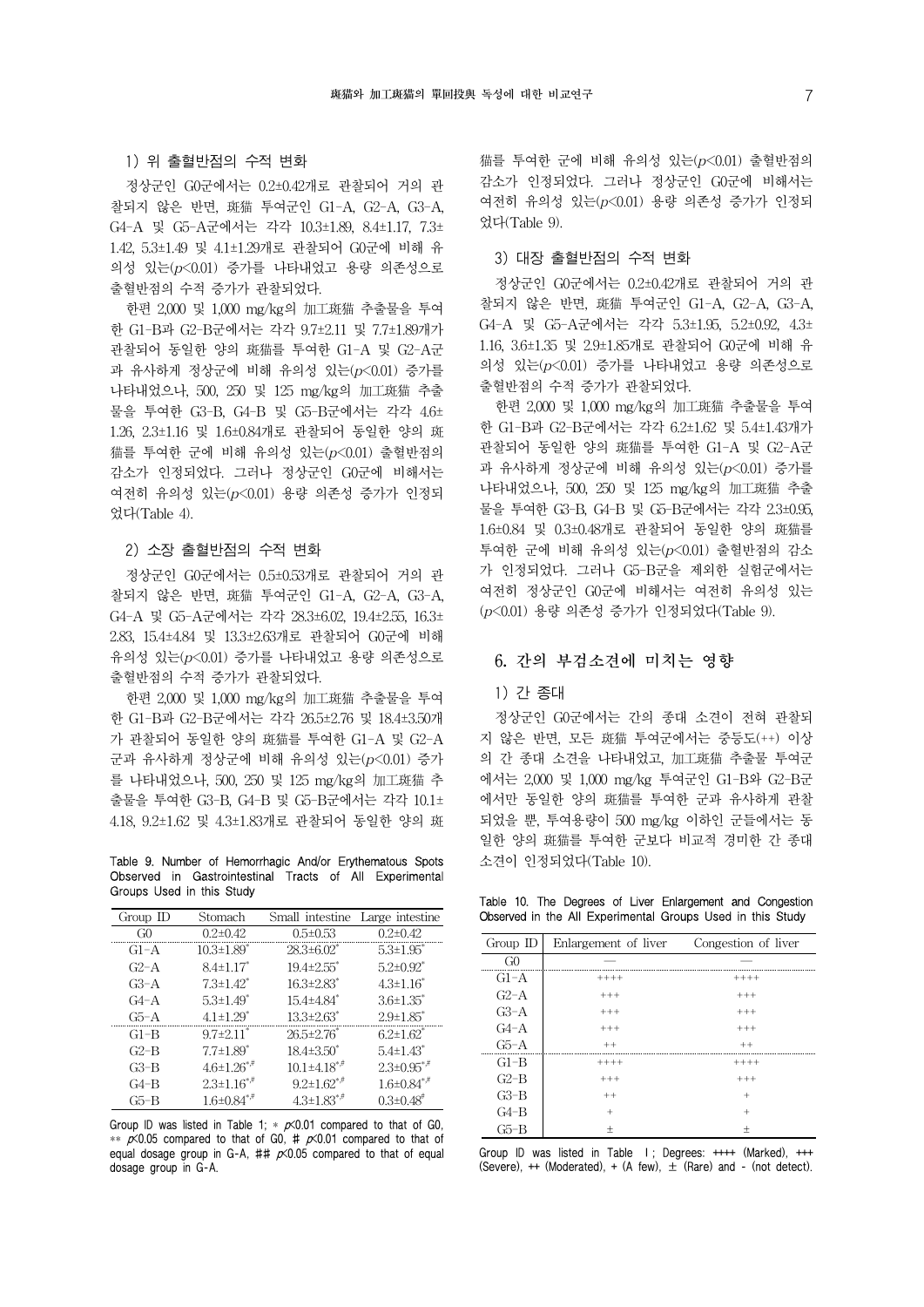2) 간 충혈

정상군인 G0군에서는 간의 충혈 소견이 전혀 관찰되 지 않은 반면, 모든 斑猫 투여군에서는 중등도(++) 이상 의 간 충혈 소견을 나타내었고, 加工斑猫 추출물 투여군 에서는 2,000 및 1,000 mg/kg 투여군인 G1-B와 G2-B군 에서만 동일한 양의 斑猫를 투여한 군과 유사하게 관찰 되었을 뿐, 투여용량이 500 mg/kg 이하인군들에서는 동 일한 양의 斑猫를 투여한 군보다 비교적 경미한 간 충혈 소견이 인정되었다(Table 10).

### 7. 혈중 gastrin 함량에 미치는 영향

무처치 대조군인 G0군의 경우 혈중 gastrin 함량이 144.29±27.07 pg/ml로 관찰된 반면, 斑猫를 투여한 G1-A, G2-A, G3-A, G4-A 및 G5-A군에서는 각각 927.68±452.55, 848.58±146.15, 431.27±176.87, 305.41±115.24 및 218.59± 68.85 pg/ml로 관찰되어 모든 군에서 G0군에 비해 유의 성 있는(p<0.01) 혈중 gastrin 수치의 증가를 나타내었으 며, 투여한 斑猫의 용량에 비례적인 용량 의존성 상승이 인정되었다. 한편 加工斑猫 추출물을 투여한 G1-B, G2-B, G3-B, G4-B 및 G5-B군에서는 각각 872.49±134.23, 711.27± 152.46, 311.55±26.12, 221.54±40.10 및 151.59±27.91 pg/ml 로 관찰되어 용량 투여군인 G1-B 및 G2-B군에서는 동 일한 양의 斑猫를 투여한 G1-A 및 G2-A군과 유사하게  $G$ <sub>(</sub>) 비해 유의성 있는 $(p< 0.01)$  혈중 gastrin 수치의 증 가를 나타내었으나, 비교적 저용량 투여군인 G3-B, G4-B 및 G5-B군에서는 동일한 양의 斑猫를 투여한 G3-A, G4-A 및 G5-A군에 비해 각각 유의성 있는(p<0.05 또는 <0.01) 혈중 gastrin 수치의 감소를 나타내었다. 그러나 G5-B군 을 제외한 G3-B 및 G4-B군에서는 여전히 G0군에 비해 유의성 있는(p<0.01) 혈중 gastrin의 상승이 인정되었다 (Table 11).

Table 11. The Changes of Serum Gastrin and Somatostatin Levels Detected in All Experimental Groups Used in this **Study** 

| Group ID | Gastrin levels<br>$\left(\text{pg/ml}\right)$ | Somatostatin levels<br>(pg/ml)  |
|----------|-----------------------------------------------|---------------------------------|
| G0       | 144.29±27.07                                  | $23.18 \pm 2.86$                |
| $G1-A$   | $927.68 \pm 452.55$                           | $9.45 \pm 2.20^*$               |
| $G2-A$   | 848.58±146.15                                 | $10.18 \pm 3.46^*$              |
| $G3-A$   | $431.27 \pm 176.87$ <sup>*</sup>              | $12.15 \pm 3.93$ <sup>*</sup>   |
| $G4-A$   | $305.41 \pm 115.24$ <sup>*</sup>              | $16.59 \pm 3.45$                |
| $G5-A$   | 218.59±68.85*                                 | 19.48±3.29**                    |
| $G1-B$   | 872.49±134.23 <sup>*</sup>                    | $9.48 \pm 2.41$                 |
| $G2-B$   | 711.27±152.46*                                | $11.28 \pm 2.88$ <sup>*</sup>   |
| $G3-B$   | $311.55 \pm 26.12$ <sup>*,##</sup>            | $16.48 \pm 3.47$ */*            |
| $G4-B$   | $221.54 \pm 40.10$ <sup>*,##</sup>            | $20.29 \pm 1.13$ <sup>*,#</sup> |
| G5-B     | $151.59 \pm 27.91$ <sup>***</sup>             | $21.15 \pm 1.59$ <sup>##</sup>  |

Group ID was listed in Table 1;  $*$   $p < 0.01$  compared to that of G0, \*\*  $p < 0.05$  compared to that of G0, #  $p < 0.01$  compared to that of equal dosage group in G-A, ##  $p < 0.05$  compared to that of equal dosage group in G-A.

## 8. 혈중 Somatostatin 함량에 미치는 영향

무처치 대조군인 G0군의 경우 혈중 somatostatin 함량 이 23.18±2.86 pg/ml로 관찰된 반면, 斑猫를 투여한 G1-A, G2-A, G3-A, G4-A 및 G5-A군에서는 각각 9.45±2.20, 10.18±3.46, 12.15±3.93, 16.59±3.45 및 19.48±3.29 pg/ml로 관찰되어 모든 군에서 GO군에 비해 유의성 있는 $(p<0.01$ 또는 <0.05) 혈중 somatostatin 수치의 감소를 나타내었 으며, 투여한 斑猫의 용량에 비례적인 용량 의존성 감소 가 인정되었다. 한편 加工斑猫 추출물을 투여한 G1-B, G2-B, G3-B, G4-B 및 G5-B군에서는 각각 9.48±2.41, 11.28±2.88, 16.48±3.47, 20.29±1.13 및 21.15±1.59 pg/ml로 관찰되어 고용량 투여군인 G1-B 및 G2-B군에서는 동일 한 양의 斑猫를 투여한 G1-A 및 G2-A군과 유사하게 G0군에 비해 유의성 있는(p<0.01) 혈중 somatostatin 수 치의 감소를 나타내었으나, 비교적 저용량투여군인 G3-B, G4-B 및 G5-B군에서는 동일한 양의 斑猫를 투여한 G3-G4-A 및 G5-A군에 비해 A, 각각 유의성 있는(p<0.05 또는 <0.01) 혈중 somatostatin 수치의 증가를 나타내었 다. 그러나 G5-B군을 제외한 모든 실험군에서도 여전히  $G$  $\partial \vec{\tau}$ 에 비해 유의성 있는 $(p< 0.01)$  혈중 somatostatin의 감소가 인정되었다(Table 11).

## 고 찰

斑猫는 芫靑科(가뢰과; Meloidae)에 속한 昆蟲인 南方 大斑猫(Mylabris phalerata Pallas, 大斑猫) 또는 黃黑小 斑猫(Mylabris cichorii Linnaeus, 黃黑芫青)의 乾死體<sup>1,2)</sup> 로 炮制에 따라 生斑猫와 米斑猫로 분류<sup>20)</sup>되기도 한다.

본 실험에서는 斑猫와 加工斑猫 추출물을 單回投與하 여 그 독성을 비교하고자 하였다. 본 실험에서 사용된 斑 猫의 가공처리는 일반적인 斑猫의 修治法으로 頭, 足, 翅 를 제거하고 糯米와 炒하여 糯米가 微黃하게 될 때까지 炒한 후 糯米를 제거하고 硏末하여 사용하였다.

본 실험의 결과 1~1.2%의 cantharidin이 포함된 斑猫 를 투여한 전 실험군에서 식욕부진과 운동실조를 주요 증상으로 하는 억압 증상이 관찰되었으며, 이전의 보고11) 와 유사하게 용량 의존성으로 관찰되었다. 斑猫를 투여한 실험동물의 체중 역시 용량 의존성으로 감소되었으며, 사 망률 역시 용량 의존성으로 증가되는 것으로 관찰되어 반묘 자체의 독성이 비교적 강한 것으로 관찰되었다. 한 편 加工斑猫 추출물을 투여한 군에서는 2,000 및 1,000 mg/kg과 같은 고용량 투여군에서는 동일한 양의 斑猫를 투여한 실험군과 유사한 임상증상, 체중의 감소 및 사망 률을 나타낸 반면, 500 mg/kg 이하의 용량을 투여한 加 工斑猫 추출물 투여군에서는 동일한 양의 斑猫 투여군에 비해 이들 소견들이 현저히 경감되는 것으로 관찰되어, 斑猫의 가공 처리에 의해 독성이 감소되는 것으로 관찰 되었다. 그러나 이들 독성이 감소된 기전은 이 실험으로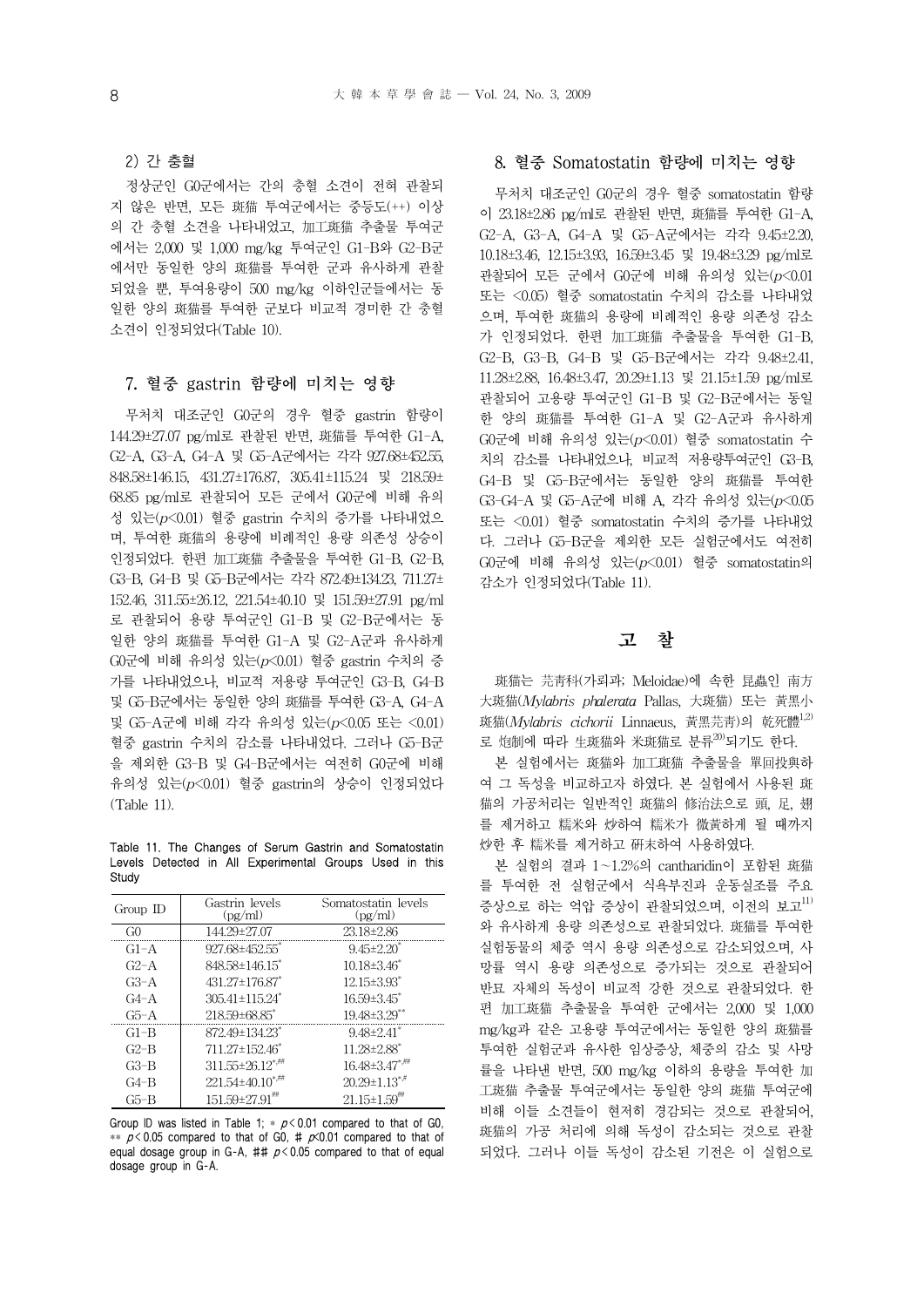알 수 없고 또 가공 처리에 의한 효력이 변할 가능성이 충분히 있으므로 이 방면으로의 실험이 수행되어야 할 것으로 생각되나, 효과 면에서 斑猫와 가공, 斑猫 추출물 이 별 다른 차이를 보이지 않는다면 동일한 양에서 斑猫 의 가공 처리는 독성학적으로 매우 중요할 것으로 생각 된다.

본 실험의 결과 斑猫의 수컷 마우스에 있어서 반수치 사량은 268.86 mg/kg으로 관찰되었으며, 이는 斑猫 투여 에 의한 치사량에 대한 이전의 보고들이 없으므로 정확 한 비교는 곤란하나, 가장 독성이 강한 cantharidin 유도 체인 endothall thioanhydride의 마우스에서의 복강투여 시 반수치사량이 0.3 mg/kg<sup>21)</sup>으로 알려져 있고, 비슷한 독성을 가진 endothall의 마우스 복강투여 시 반수치사량 이 14 mg/kg22)으로 알려져 있어 이들 cantharidin 유도 체의 치사율이 매우 높은 것으로 알려져 있다. 또한 마우 스 복강 주사시의 반수치사량인 0.31 mg/kg endothall이 anhydride 및 dicarboxylic acid 등의 치환기에 따라 각각 4.0과 14 mg/kg으로 변화된다고 하여 cantharidin의 종류 에 따라 치사량이 급격히 차이 난다고 보고되었다<sup>14</sup>. 본 실험에서의 斑猫의 치사량을 cantharidin 함량과 고려해 볼 때 경구투여 시 마우스의 반수치사량은 斑猫에 포함 되어 있는 cantharidin이 약 1%로 가정할 때 2.7 mg/kg 으로 계산되므로 이는 cantharidin의 복강주사 시의 반수 치사량14,21)과 유사한 결과로 간주할 수 있을 것으로 생각 된다. 한편 加工斑猫 추출물의 경구투여 시 마우스에서의 반수치사량은 426.99 mg/kg으로 약 1.5배 이상의 증가를 나타내었다. 이 같은 결과로 미루어 보아 斑猫보다 加工 斑猫 추출물의 독성이 훨씬 미약한 것으로 생각되며, 이 는 斑猫의 가공 처리로 斑猫에 함유된 cantharidin의 함 량이 감소됨에 따라 일어난 결과로 추정되나, 斑猫에 포 함된 다른 독성 성분인 formic acid의 작용도 무시할 수 없으므로 斑猫의 가공 후 加工斑猫 추출물에 함유된 이 들 독성 물질의 변화를 관찰할 필요가 있으므로 금후 이 방면으로의 연구가 더 수행되어져야 할 것으로 생각된다. 소화관 장애, 특히 위장관의 출혈, 홍반, 또는 미란은 cantharidin의 주요 독성 증상 중 가장 현저한 병변으로 알려져 있고8,11,23), 주로 상부 소화기계에서 가장 심한 것 으로 알려져 있으며11), 위장관 점막의 剝離 또한 관찰된 다고 하였다12). 본 실험에서도 斑猫 및 加工斑猫 추출물 을 투여한 모든 실험동물에서 위장관의 출혈 병소가 관 찰되어 이전의 보고들8,11,12,23)과 유사하게 관찰되었으며, 이들 消化管의 出血 병소는 이전의 보고<sup>8)</sup>와 유사하게 소 장에서 가장 다수 발견되었으며, 위 및 대장의 순으로 관 찰되었다. 加工斑猫 추출물을 투여한 군에서는 2,000 및 1,000 mg/kg의 비교적 높은 용량의 투여군에서는 동일한 양의 斑猫를 투여한 군과 유사한 병증을 나타내었으나, 500 mg/kg의 이하의 투여군에서는 동일한 양의 斑猫 투 여군보다 현저히 감소되는 경향을 나타내어 斑猫의 가공 처리에 의해 소화관에 대한 cantharidin 독성이 현저히 감소되는 것으로 생각되었다.

최근들어 cantharidin이 간에 있는 단백질의 인산화효 소 2A (protein phosphatase 2A)와 결합하여 간 독성을 일으킬 가능성이 보고되어 있으며13,14), cantharidin을 복 강주사한 마우스에서 간의 종대와 충혈이 급속히 유발된 다고 하여<sup>15)</sup>, cantharidin에 의한 간 손상 역시 문제시되 고 있다. Graziano 등24)은 간의 특정부위에 cantharidin이 결합됨으로써 간 독성이 유발된다고 보고하였다. 본 실험 의 결과 斑猫 및 加工斑猫 추출물을 투여한 모든 실험동 물에서 현저한 간 종대 및 충혈 소견이 인정되어 이전의 보고15)와 일치하였으며, 투여한 용량 의존성으로 이들 간 손상이 유발되는 것으로 관찰되었다. 加工斑猫 추출물 투 여군 특히 500 mg/kg 이하 용량군에서는 동일한 양의 斑猫 투여군에 비해 간 손상 소견이 현저히 감소된 것으 로 관찰되어 斑猫의 가공 처리에 의해 斑猫 자체가 간 손상에 미치는 영향을 현저히 경감시키는 것으로 관찰되 었다.

Gastrin은 1905년 胃 유문부의 전정부 점막에서 추출 된 물질이 위산분비작용이 있음이 발견된 이래로, 1960년 대 초에 와서 gastrin peptide가 분리되고 아미노산 구조 가 확인되었으며, 호르몬 합성도 가능하게 되었다<sup>25)</sup>. G세 포에서 합성 저장되는 gastrin은 이중 90%가 위 유문부 에서, 나머지는 십이지장에서 관찰되며 주된 작용은 위산 과 pepsin의 분비를 유도하는 기능 이외에 위장관 운동 촉진, 위점막 벽세포 자극증식 등의 작용을 가지는 것으 로 알려져 있으며 $^{26)}$ , 위궤양과 같은 소화관 장애 시 이들 호르몬의 혈중 및 소화관 내 분포 및 함량의 변화가 심 한 것으로 알려져 있다. 즉 Mihaljevic 등 $^{27}$ 은 만성 위염 이 있는 환자에서 혈중 gastrin의 상승이 관찰된다고 보 고하였으며, Konturek 등 $^{28}$ 은 위암종이 있는 환자에서 혈 중 gastrin의 함량이 급격히 증가되며, 이와 함께 위내의 gastrin 함량 역시 증가되어 Helicobacter pylori의 증식 을 초래하고 그 결과 심한 궤양을 유발한다고 보고하였 다. Gastrin의 분비는 상위 호르몬인 gstrin-releasing peptide (GRP)의 지배를 받는 것으로 알려져 있으며, 몇 몇의 약물들이 이들 GRP를 변화시켜 gastrin 분비 장애 또는 분비 과다를 유발하는 것으로 알려져 있다<sup>29)</sup>. 한편 Zhang과 Jia는30)Helicobacter pylori에 감염된 환자에서 혈중 gastrin 함량의 증가가 관찰된다고 하였으며, Brozozowski 등31)은 궤양의 치료와 gastrin이 밀접히 관 련되어 있다고 하는 등, gastrin은 위궤양과 같은 소화관 점막의 손상 시 특히 증가되는 것으로 알려져 있다. 본 실험의 결과 무처치 정상군에서는 혈중 gastrin 함량이 144.29±41.58 pg/ml로 관찰되어 정상 수치인 <150 pg/ml<sup>26)</sup> 로 관찰되었으나, 斑猫 투여군에서는 현저한 혈중 gastrin 함량의 증가가 관찰되었고 이는 용량 의존성을 나타내어 斑猫 투여에 의한 소화관 손상에서 기인 된 것으로 생각 되며, 이 같은 결과는 소화관에서 관찰된 출혈반점과 일 치되는 소견을 나타내었다. 그러나 加工斑猫 추출물을 투 여한 군에서는 2,000 및 1,000 mg/kg 투여군을 제외하고 동일한 양의 斑猫 투여군에 비해 현저한 혈중 gastrin 함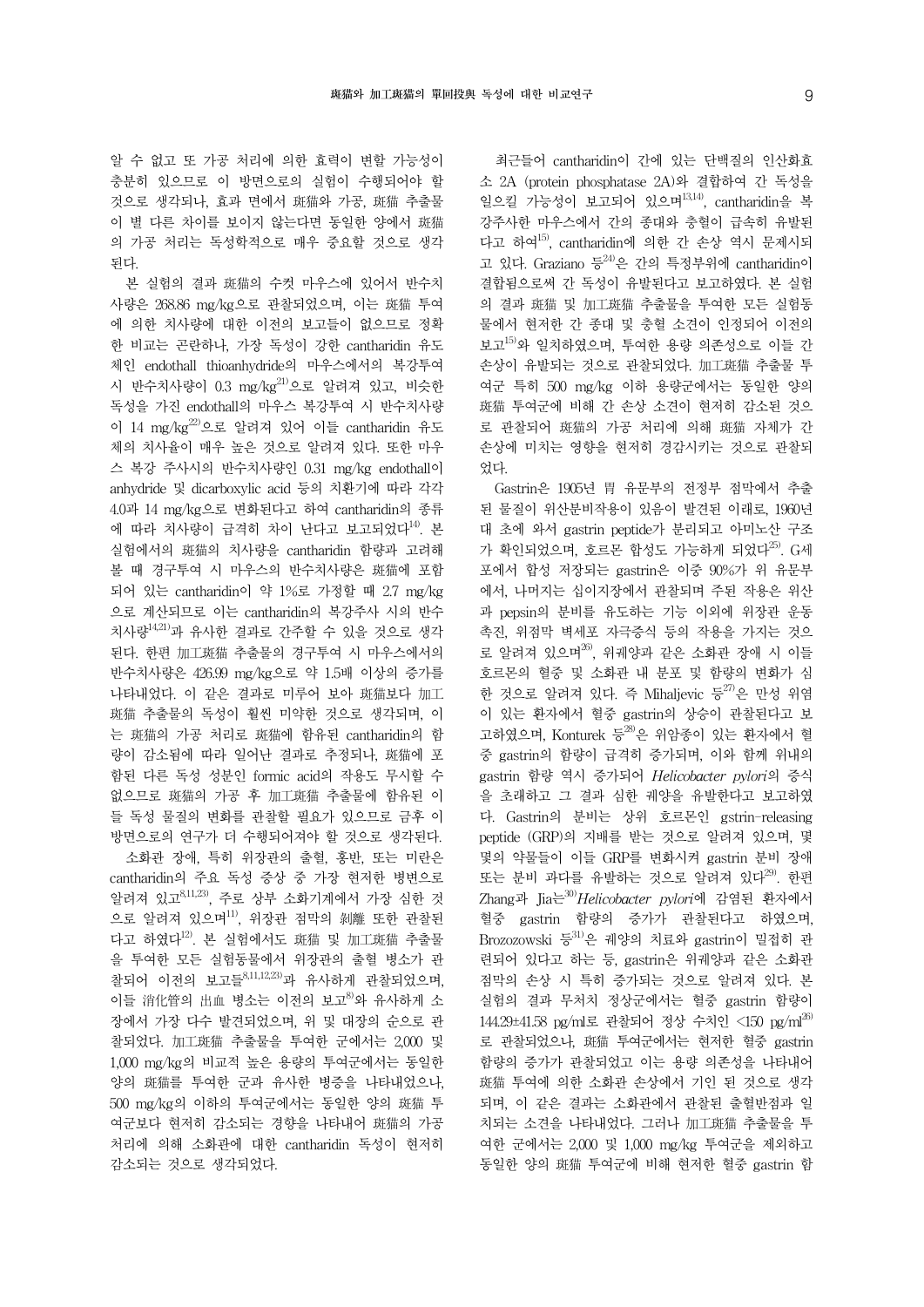량의 감소가 관찰되어, 斑猫의 가공 처리에 의해 소화관 손상이 경감된 것으로 관찰되었다.

Somatostatin은 양의 시상하부에서 최초로 분리되었으 며 14개의 아미노산으로 구성된 peptide로서 선형(straight form)과 고리형(cyclic form)이 존재하며 합성이 가능하 고, 또 다른 somatostatin-28이 돼지의 소화관으로부터 추출되었다. 이들은 위장관의 내분비세포나 신경세포, 중 추신경계의 내분비세포나 신경세포 모두에서 확인되어지 며, 위장관 중에는 위전정부 점막의 내분비세포와 췌장 소도의 D 세포에 주로 존재하는 것으로 보고되었다. Somatostatin의 주된 작용은 대부분의 호르몬에 대한 억 제 작용으로서 gastrin, cholecystokinin, secretin, glucagon, GIP, insulin, motilin 등의 분비를 저하하며, 그 단독으로 도 위산분비와 췌액분비를 감소시키고, 소장에서의 아미 노산, 포도당 및 중성지방의 흡수를 억제하며, 부교감신 경말단에서의 아세틸콜린 분비를 억제하는 것으로 알려 져 있다<sup>25)</sup>. 십이지장 궤양이 있으며, Helicobacter pylori 에 감염된 환자에서 혈중 somatostatin 함량은 급격히 감 소되는 것으로 알려져 있으며 $^{27}$ , 이와는 반대로 enprostil 투여시 위 점막의 somatostatin 세포의 증가를 유발시키 는 것으로 알려져 있다<sup>32)</sup>. 특히 Payer 등 <sup>33)</sup>은 gastrin과 somatostatin이 위장관의 생리작용에 영향을 미치며, somatostatin의 감소 시 궤양이 형성된다고 하였다. 또한 Konturek 등34)은 somatostatin에 의한 궤양 치유의 지연 효과를 보고하는 등 somatostatin은 소화관의 생리 작용 에 큰 영향을 미치는 것으로 알려져 있으며, 소화관의 장 애 특히 궤양시에 현저히 감소되는 것으로 알려져 있다. 본 실험의 결과 무처치 정상군에서는 혈중 somatostatin 함량이 23.18±11.57 pg/ml로 관찰되어 정상 수치인 23.25± 13.59 pg/ml<sup>27)</sup>와 유사하게 관찰되었으나, 斑猫 투여군에 서는 현저한 혈중 somatostatin 함량의 감소가 관찰되었 고 이는 용량 의존성을 나타내어 斑猫 투여에 의한 소화 관 손상에서 기인된 것으로 생각되며, 이 같은 결과는 소 화관에서 관찰된 출혈반점과 일치되는 소견을 나타내었 다. 그러나 加工斑猫 추출물을 투여한 군에서는 2,000 및 1,000 mg/kg 투여군을 제외하고 동일한 양의 斑猫 투여 군에 비해 현저한 혈중 somatostatin 함량의 증가가 관찰 되어, 斑猫의 가공 처리에 의해 소화관 손상이 경감될 것 으로 관찰되었다.

이상에서 斑猫 투여에 의해 체중감소, 식욕부진과 운 동실조와 같은 억압을 주징으로 하는 임상증상, 전 소화 관의 출혈반점의 증가, 간 종대 및 충혈 소견과 같은 독 성증상들이 투여 용량 의존성으로 관찰되었고 斑猫의 반 수치사량이 268.86 mg/kg으로 관찰되어 斑猫의 심한 독 성 유발 가능성이 관찰되었으나, 加工斑猫 추출물 투여군 에서는 이러한 독성 증상들이 2,000 및 1,000 mg/kg 투 여군에서는 동일한 양의 斑猫를 투여한 군과 유사하게 관찰되었으나, 500 mg/kg 이하의 투여군에서는 동일한 양의 斑猫를 투여한 군보다 용량 의존성으로 독성이 완 화되므로, 斑猫의 가공 처리에 의해 독성이 완화될 것으 로 생각되나, 斑猫에 포함된 다른 독성 성분인 formic acid의 작용도 무시할 수 없으므로 斑猫의 가공 후 加工 斑猫 추출물에 함유된 이들 독성 물질의 변화를 관찰할 필요가 있으므로 금후 이 방면으로의 연구가 더 수행되 어져야 할 것으로 생각된다. 또한 정확한 용량 역시 알 수 없으므로 금후 이 방면으로의 연구가 수행되어져야 할 것으로 생각된다.

## 결 론

Cantharidin을 함유하고 있는 斑猫와 加工斑猫 추출물 을 각각 2,000, 1,000, 500, 250 및 125 mg/kg의 용량으로 단회 경구투여하고, 체중, 임상증상, 사망률, 반수치사량, 소화관과 간의 부검소견과 함께 혈중 gastrin 및 somatostatin 의 함량 변화를 관찰하여 斑猫와 加工斑猫 추출물의 독 성을 비교하였던 바 다음과 같은 결과를 얻었다.

1. 斑猫 투여군에서는 체중의 감소가 용량 의존성으로 관찰되었으며, 2,000 및 1,000 mg/kg의 加工斑猫 추출물 투여군에서는 동일한 양의 斑猫를 투여한 실험군과 유사 한 체중감소를 나타내었으나, 500 mg/kg 이하 투여군에 서는 동일한 양의 斑猫를 투여한 실험군에 비해 체중감 소의 폭이 감소되는 것으로 관찰되었다.

2. 斑猫 투여군에서 용량 의존성으로 관찰된 임상증상 이 2,000 및 1,000 mg/kg의 加工斑猫 추출물 투여군에서 도 동일한 정도로 관찰되었으나, 500 mg/kg 이하의 투여 군에서는 동일한 양의 斑猫를 투여한 실험군에 비해 임 상증상의 정도가 경감되었다.

3. 斑猫 투여군에서는 용량 의존성의 사망률의 증가가 관찰되었고, 2,000 및 1,000 mg/kg의 加工斑猫 추출물 투 여군에서도 동일한 양의 斑猫를 투여한 실험군과 유사한 死亡率의 증가가 인정되었으나, 500 mg/kg 이하의 투여 군에서는 동일한 양의 斑猫를 투여한 실험군에 비해 사 망률의 감소가 인정되었다.

4. 斑猫의 마우스에 있어서 경구투여 시 반수치사량은 268.86 mg/kg으로 관찰되었으나, 加工斑猫 투여군에서는 426.99 mg/kg으로 증가되었다.

5. 斑猫 투여군에서 용량 의존성으로 증가된 소화관의 출혈반점들이 2,000 및 1,000 mg/kg의 加工斑猫 추출물 투여군에서도 동일한 정도로 증가되었으나, 500 mg/kg 이하의 투여군에서는 동일한 양의 斑猫를 투여한 실험군 에 비해 수적으로 감소되었다.

6. 斑猫 투여군에서 용량 의존성으로 증가된 간의 종 대 및 충혈 소견이 2,000 및 1,000 mg/kg의 加工斑猫 추 출물 투여군에서도 유사하게 관찰되었으나, 500 mg/kg 이하의 투여군에서는 동일한 양의 斑猫를 투여한 실험군 에 비해 현저히 감소되는 것으로 관찰되었다.

7. 斑猫 투여군에서 용량 의존성으로 증가된 혈중 gastrin 함량이 2,000 및 1,000 mg/kg의 加工斑猫 추출물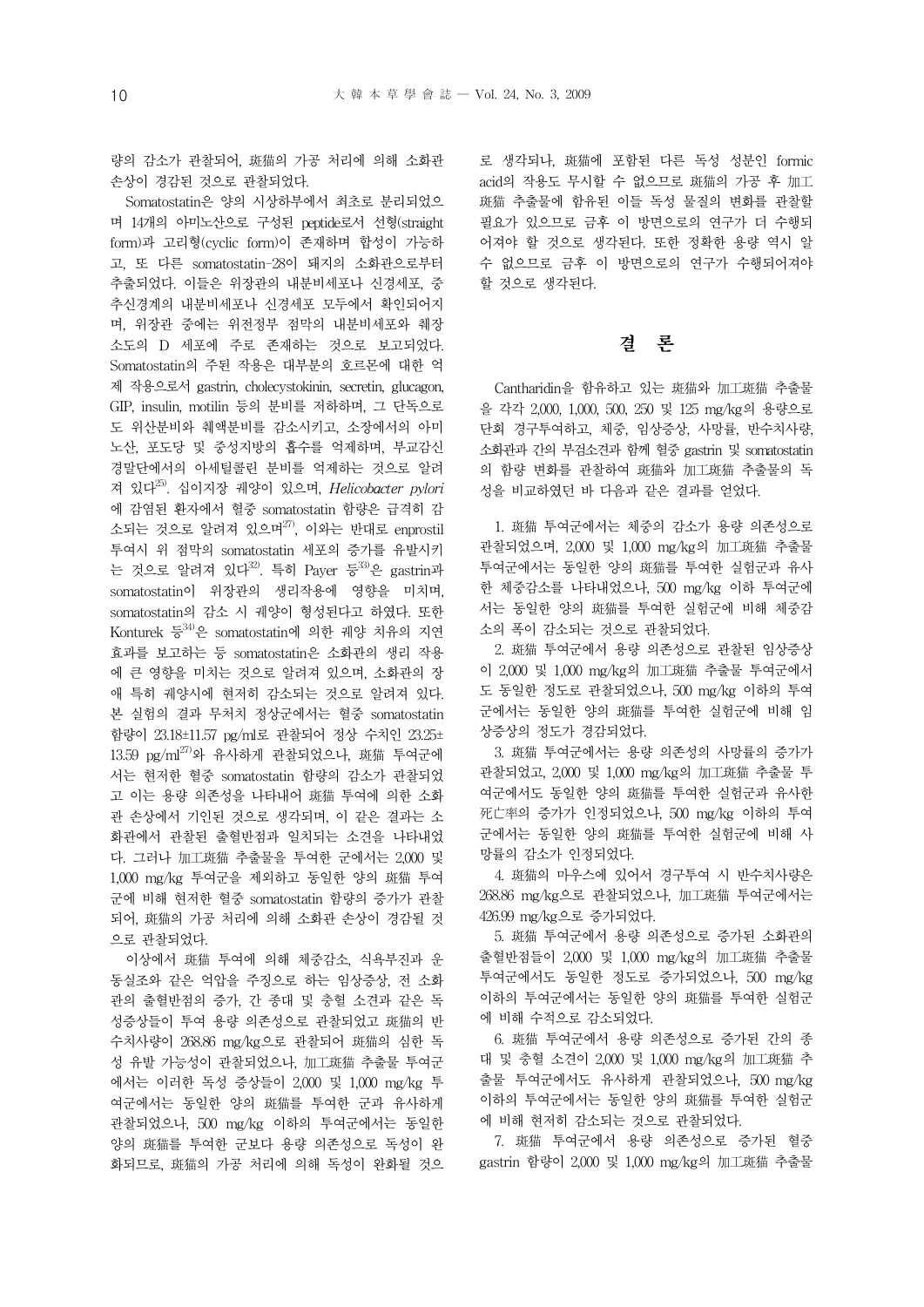투여군에서도 유사하게 관찰되었으나, 500 mg/kg 이하의 투여군에서는 동일한 양의 斑猫를 투여한 실험군에 비해 현저히 감소되는 것으로 관찰되었다.

8. 斑猫 투여군에서 용량 의존성으로 감소된 혈중 somatostatin 함량이 2,000 및 1,000 mg/kg의 加工斑猫 추출물 투여군에서도 유사하게 관찰되었으나, 500 mg/kg 이하의 투여군에서는 동일한 양의 斑猫를 투여한 실험군 에 비해 현저히 증가되는 것으로 관찰되었다.

이상에서 斑猫 투여에 의해 체중감소, 식욕부진과 운 동실조와 같은 억압을 주요 증상으로 하는 臨床症狀, 전 消化管의 출혈반점의 증가, 간 종대 및 충혈 소견과 같은 독성증상들이 투여 용량 의존성으로 관찰되었고 斑猫의 반수치사량이 268.86 mg/kg으로 관찰되어 斑猫의 심한 독성 유발 가능성이 관찰되었으나, 加工斑猫 추출물 투여 군에서는 이러한 독성 증상들이 2,000 및 1,000 mg/kg 투여군에서는 동일한 양의 斑猫를 투여한 군과 유사하게 관찰되었으나, 500 mg/kg 이하의 투여군에서는 동일한 양의 斑猫를 투여한 군보다 용량 의존성으로 독성이 완 화되므로, 斑猫의 가공 처리에 의해 독성이 완화될 것으 로 생각된다.

## 참고문헌

- 1. 李尙仁. 本草學. 서울 : 修書院. 1981 : 326-7.
- 2. 康秉秀, 高雲彩, 金先熙, 盧昇鉉, 徐榮培, 宋昊埈, 辛 民敎, 安德均. 本草學. 2판. 서울 : 永林社. 1994 : 646-7.
- 3. 陶弘景. 神農本草經. 北京 : 人民衛生出版社. 1982 : 123.
- 4. 吳儀洛. 本草從新. 2版. 서울 : 행림서원. 1982 : 267.
- 5. 黃宮繡. 本草求眞. 서울 : 一中社. 1992 : 247.
- 6. 注昻. 本草備要. 서울 : 高文社. 1974 : 229-30.
- 7. 顔正華. 中藥學. 北京 : 人民衛生出版社. 1991 : 948-51.
- 8. Karras DJ, Farrell SE, Harrigan RA, Henreting FM and Gealt L. Poisoning from "Spanish fly" (cantharidin). Am J Emerg Med. 1996 ; 14 : 478-83.
- 9. Polettini A, Crippa O, Ravagli A and Saragoni A. A fatal case of poisoning with cantharidin. Forensic Sci Int. 1992 ; 56 : 37-43.
- 10. Shawley RV and Rolf LL Jr. Experimental cantharidiasis in the horse. Am J Vet Res. 1984 ; 45 : 2261-6.
- 11. Helman RG and Edwards WC. Clinical features of blister beetle poisoning in equids: 70 cases (1983-1996). J Am Vet Med Assoc. 1997 ; 211 : 1018-21.
- 12. Till JS and Majmudar BN. Cantharidin poisoning. South Med I. 1981 ; 74 : 444-7.
- 13. Eldridge R and Casida JE. Cantharidin effects on protein phosphatases and the phosphorylation state of phosphoproteins in mice. Toxicol Appl Pharmacol. 1995 ; 130 : 95-100.
- 14. Kawamura N, Li YM, Engel JL, Dauben WG and Casida JE. Endothall thioanhydride : structural aspects of unusually high mouse toxicity and specific binding site in liver. Chem Res Toxicol. 1990 ; 3 : 318-24.
- 15. Graziano MJ and Casida JE. Comparison of the acute toxicity of endothal and cantharidic acid on mouse liver in vivo. Toxicol Lett. 1987 ; 37 : 143-8.
- 16. Cheng KC, Lee HM, Shum SF and Yip CP. A fatality due to the use of cantharides from Mylabris phalerata as an abortifacient. Med Sci Law. 1990 ; 30 : 336-40.
- 17. Harrisberg J, Deseta JC, Cohen L, Temlett J and Milne FJ. Cantharidin poisoning with neurological complications. S Afr Med J. 1984 ; 65 : 614-5.
- 18. 李挻. 醫學入門. 서울 : 南山堂. 1991 : 888, 1449, 1454.
- 19. 李時珍. 本草綱目. 서울 : 高文社. 1985 : 1287-8.
- 20. 于華光. 實用中草藥的加工炮制. 北京 : 金盾出版社. 1992 : 274-5.
- 21. Li YM, Mackintosh C and Casida JE. Protein phosphatase 2A and its [3H] cantharidin/3[H] endothall thioanhydride binding sites. Inhibitor specificity of cantharidin and ATP analogues. Biochem Pharmacol. 1993 ; 46 : 1435-43.
- 22. Mahajna M, Quistad GB and Casida JE. Retro-Diels-Alder reaction: possible involvement in the metabolic activation of 7-oxabicyclo [2.2.1]heptadiene-2,3-di carboxylates and phosphonate analog. Chem Res Toxicol. 1996 ; 9 : 241-6.
- 23. Penrith ML and Naude TW. Mortality in chickens associated with blister beetle consumption. JS Afr Vet Assoc. 1996 ; 67 : 97-9.
- 24. Graziano MJ, Pessah IN, Matsuzawa M and Casida JE. Partial characterization of specific cantharidin binding sites in mouse tissues. Mol Pharmacol. 1988 ; 33 : 706-12.
- 25. 이말순. 한국재래산양의 위장관내분비세포에 관한 면역조직화학적 연구. 대구효성카톨릭대학교 박사학 위 논문. 1996 : 1-94.
- 26. Konda Y, Kamimura H, Yokota H, Hayashi N, Sugano K and Takeuchi T. Gastrin stimulated the growth of gastic pits with less-differentiated features. Am J Physiol. 1999 ; 277 : G773-84.
- 27. Mihaljevic S, Katicic M, Karner I, Vuksic-Mihaljevic Z, Dmitrovic B and Ivandic A. The